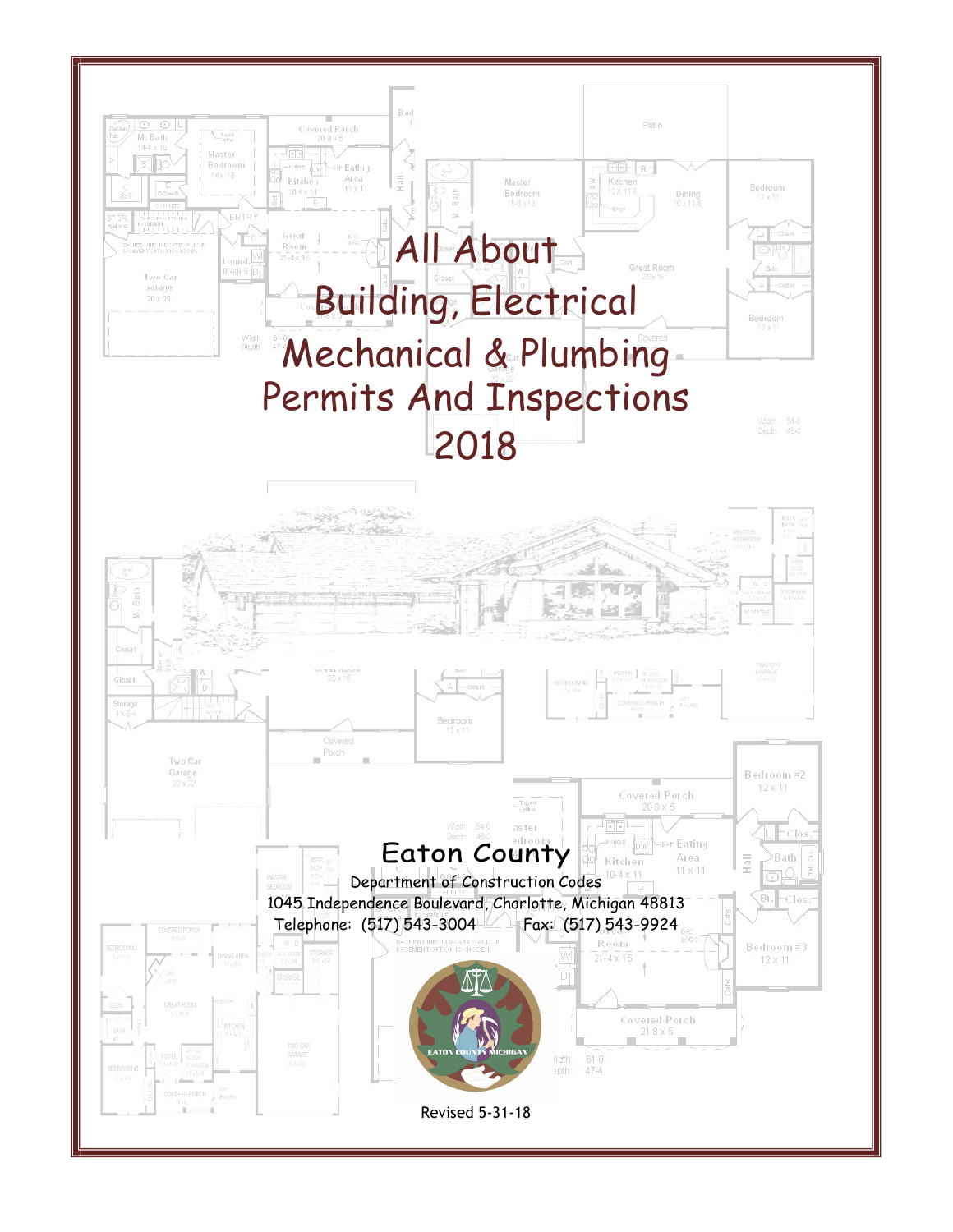# What You Will Find In This Booklet

|                                         | REQUIRED IN                |
|-----------------------------------------|----------------------------|
|                                         | Backfi<br>Backfi           |
|                                         | Backfi<br>Frame<br>Insula  |
|                                         | Specio                     |
|                                         | Final E<br>Ex<br>Ut        |
| PLAN REVIEW REQUIREMENTS                | Occup                      |
| Bldg., Elec., Mech., Plumb 3-4          | Electrical<br>Tempo        |
|                                         | Perma                      |
| BUILDING PERMIT REQUIREMENTS5           | Fo<br>Under<br>Rough       |
| ELECTRICAL PERMIT REQUIREMENTS7         | Final E                    |
| MECHANICAL PERMIT REQUIREMENTS7         | Mechanico<br>Under         |
| PLUMBING PERMIT REQUIREMENTS  8         | LP Tar                     |
|                                         | Gas Co<br>Rough<br>Final 1 |
| SITE INSPECTIONS AND BUILDING PERMITS.8 |                            |
|                                         | Plumbing<br>Under<br>W     |
| SCHEDULING AN INSPECTION  10            | Se<br>Under                |
|                                         |                            |

### REQUIRED INSPECTIONS

Building

| Site - For All Building Permits  12 |                      |
|-------------------------------------|----------------------|
|                                     | <b>MISCELLANEOUS</b> |
| Footing - For Pre-Mfgd. Walls  13   |                      |
| Footing - For Utility Buildings 13  |                      |
| Foundation - For Wood Foundations13 |                      |

|                       | REQUIRED INSPECTIONS CONTINUED       |  |
|-----------------------|--------------------------------------|--|
|                       |                                      |  |
|                       | Backfill - For Wood Foundations13    |  |
|                       | Backfill - For Pre-Mfg. Walls14      |  |
|                       |                                      |  |
|                       |                                      |  |
|                       |                                      |  |
| <b>Final Building</b> |                                      |  |
|                       | Except Utility Buildings14           |  |
|                       |                                      |  |
|                       | Occupancy Certificates 15            |  |
| Electrical            |                                      |  |
|                       | Temporary Electrical Service15       |  |
|                       | <b>Permanent Electrical Service</b>  |  |
|                       | For Site Built Buildings15           |  |
|                       | Underground Electrical16             |  |
|                       |                                      |  |
|                       |                                      |  |
|                       |                                      |  |
| Mechanical            |                                      |  |
|                       | Underground Mechanical 16            |  |
|                       | LP Tank Piping To Building16         |  |
|                       | Gas Connection For Mfg. Buildings 17 |  |
|                       |                                      |  |
|                       |                                      |  |
| Plumbing              |                                      |  |
|                       | Underground Plumbing Outside         |  |
|                       |                                      |  |
|                       | Sewer Connection17                   |  |
|                       | Underground Plumbing Inside          |  |
|                       |                                      |  |
|                       |                                      |  |
|                       |                                      |  |
|                       |                                      |  |
|                       |                                      |  |

|--|--|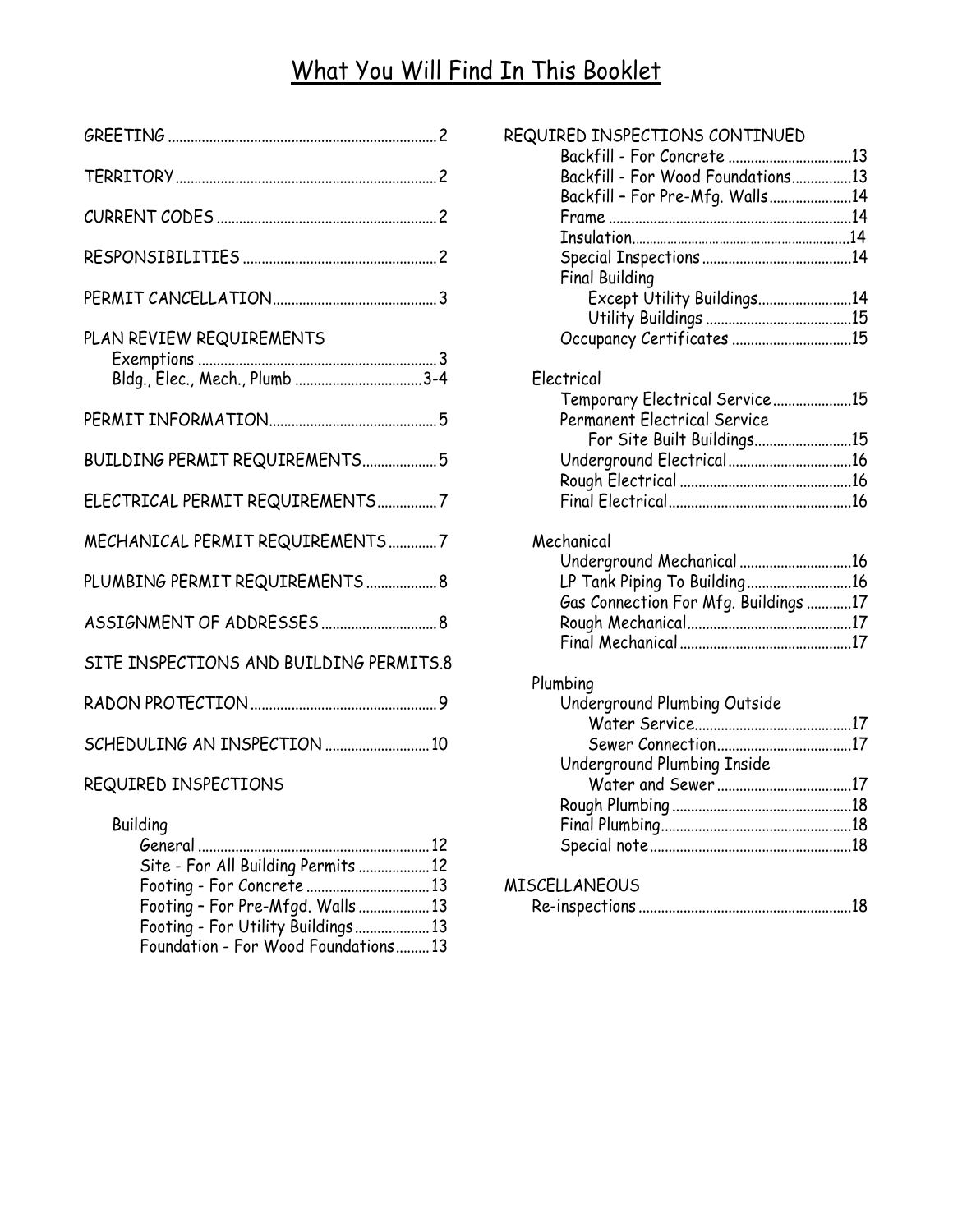#### Greeting

This booklet contains construction code information for building in the Eaton County, Department of Construction Code's jurisdictional area. This booklet explains what information you will need and what procedures you will need to follow when making application for a Building, Electrical, Mechanical or Plumbing Permit. This booklet also outlines the procedures that you will need to follow, the requirements that you will need to comply with, and at what times during construction (or during the installation of regulated equipment) you will need to request inspections.

The information in this booklet was compiled for informational purposes only. Special care was taken to ensure that the information in this booklet was accurate at the time this booklet was written. The information in this booklet reflects applicable State and County laws, Local ordinances and other relevant codes in effect at the time this booklet was written. Any errors or omissions in this booklet does not reduce, or eliminate, the responsibility of the property owner and/or contractors from complying fully with all applicable code requirements.

#### Territory

The Eaton County Department of Construction Codes enforces the building, electrical, mechanical and plumbing codes in the following Governmental Subdivisions:

| Bellevue Township<br>Bellevue Village<br>Benton Township<br>Brookfield Township<br>Carmel Township<br>Chester Township | Dimondale Village<br>Eaton Township<br>Eaton Rapids Township<br>Hamlin Township<br>Kalamo Township<br>Mulliken Village | City of Olivet<br>City of Potterville<br>Roxand Township<br>Sunfield Township<br>Sunfield Village<br>Vermontville Township | Vermontville Village<br><b>Walton Township</b><br>Windsor Township |  |
|------------------------------------------------------------------------------------------------------------------------|------------------------------------------------------------------------------------------------------------------------|----------------------------------------------------------------------------------------------------------------------------|--------------------------------------------------------------------|--|
|------------------------------------------------------------------------------------------------------------------------|------------------------------------------------------------------------------------------------------------------------|----------------------------------------------------------------------------------------------------------------------------|--------------------------------------------------------------------|--|

The Eaton County Department of Construction Codes also enforces the Electrical, Mechanical and Plumbing Codes in the City of Charlotte.

#### Current Codes

| <b>Building:</b> | Commercial & Industrial<br>1 & 2 Family Residential | 2015 Edition - Michigan Building Code<br>2015 Edition - Michigan Residential Code   |  |
|------------------|-----------------------------------------------------|-------------------------------------------------------------------------------------|--|
| Electrical:      | Commercial & Industrial<br>1 & 2 Family Residential | 2015 Edition - Michigan Electrical Code<br>2015 Edition - Michigan Residential Code |  |
| Mechanical:      | Commercial & Industrial<br>1 & 2 Family Residential | 2015 Edition - Michigan Mechanical Code<br>2015 Edition - Michigan Residential Code |  |
| Plumbing:        | Commercial & Industrial<br>1 & 2 Family Residential | 2015 Edition - Michigan Plumbing Code<br>2015 Edition - Michigan Residential Code   |  |

#### Responsibilities

It is the responsibility of the permit holder, homeowner/contractor to be knowledgeable of the appropriate Federal, State, Local laws, ordinances and building, electrical, mechanical and/or plumbing code sections related to the project and to make sure the project meets all of these code requirements along with the ability to complete the project that has been planned.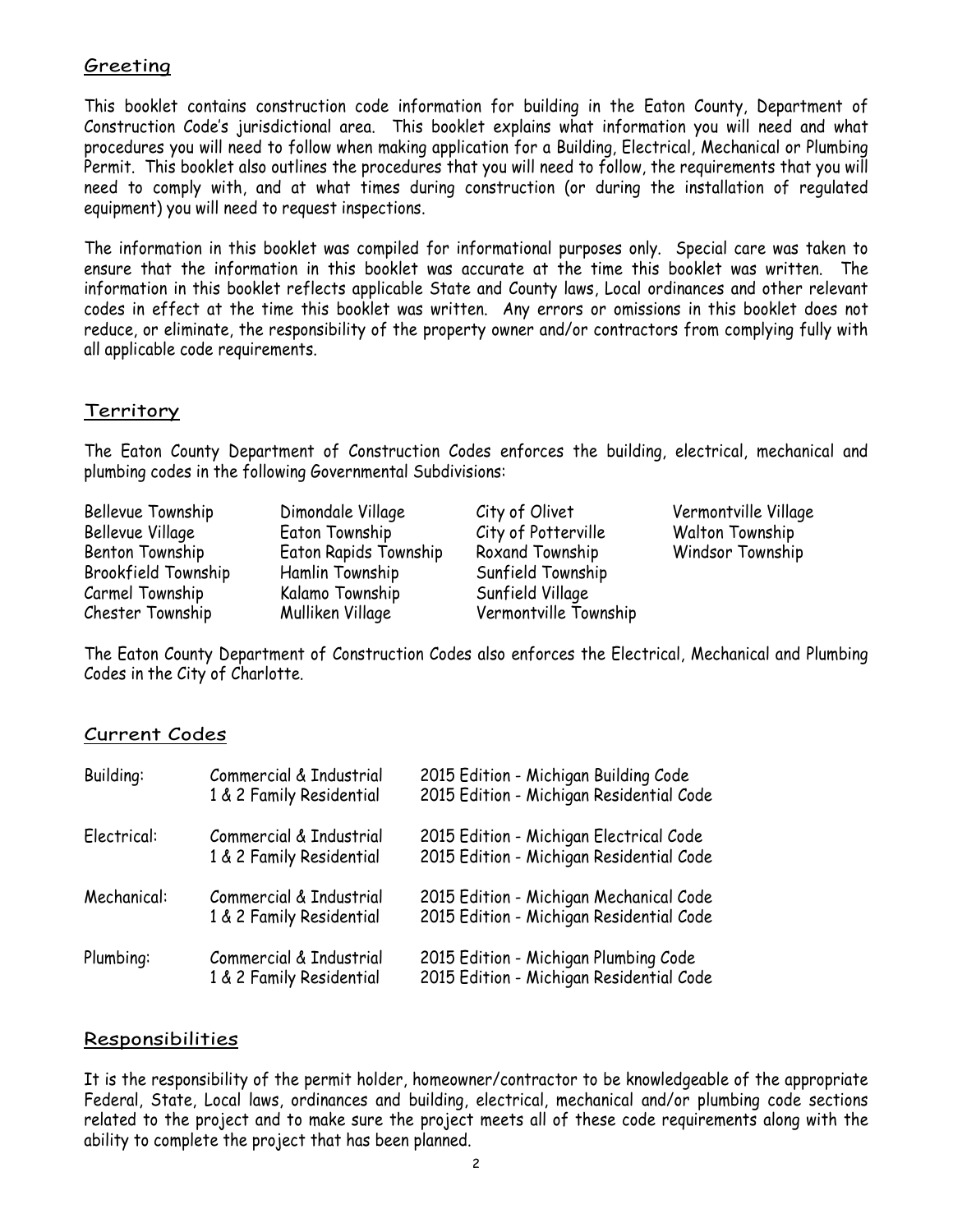The Eaton County Department of Construction Codes responsibility is to inspect the work and verify its compliance with the code. Inspectors cannot be involved in the planning of any work, or require any specific materials or equipment. Inspectors cannot advise anyone on how to do the work or solve any problems with the building construction, electrical wiring, plumbing or mechanical systems. Inspectors are limited to answering specific code questions that may be asked and determining if what has been completed, or what work is proposed to be done will meet the appropriate code requirements. It is not the responsibility of the Eaton County Department of Construction Codes or any individual inspector to inform anyone of appropriate Federal, State, Local laws, ordinances or specific building, electrical, mechanical or plumbing code sections.

#### Permit Cancellation

All Building permits are required to have periodic inspections. If a building permit has been issued but, the project has not been started and an inspection has not been completed within six months of the issue date of the permit (this does not include the site inspection) the permit may be canceled. If, after the project has been started and work is stopped for any reason for a period of six months or more the permit may be canceled.

All Electrical, Mechanical and Plumbing permits are required to have periodic inspections. If a permit has been issued but, the project has not been started and an inspection has not been completed within six months of the issue date of the permit the permit may be canceled. If, after the project has been started and work is stopped for any reason for a period of six months or more the permit may be canceled. All equipment for which a permit has been issued must be inspected and approved. Any equipment or attachments thereto that is intended to be concealed by any permanent portion of the structure shall not be concealed until it has been inspected and approved. Equipment shall not be put into normal operation until it has had a final inspection and been approved. The only exception to this requirement is replacement equipment. Replacement equipment may be installed before a permit has been issued, but, an application for a permit and a request for an inspection must be made within two business days after the equipment has been installed, and in no case may it be concealed before it is inspected.

Before a permit is canceled a letter will be sent to the permit holder, at their last known address, indicating that the permit could be canceled if a response to our letter is not received in a timely fashion. Canceled permits may not be reinstated.

#### Plan Review Requirements

A formal plan review is required for all buildings, except for the following:

Building:

- 1. One & two family dwellings when the building will not be over 3,000 square feet in habitable floor space when finished and it is not of an unusual type of construction.
- 2. Additions, alterations and/or repair work that the building official considers to be of a minor nature.
- 3. Work completed by a governmental sub-division costing less than \$15,000.00.

#### Electrical:

- 1. One & two family dwellings when the building will not be over 3,000 square feet in habitable floor space when finished and it is not of an unusual type of construction, and the electrical system does not exceed 400 amperes.
- 2. Alterations and/or repair work that the building and electrical officials consider to be of a minor nature.
- 3. Work completed by a governmental sub-division costing less than \$15,000.00.
- 4. Commercial & Industrial buildings when the electrical system does not exceed 400 amperes.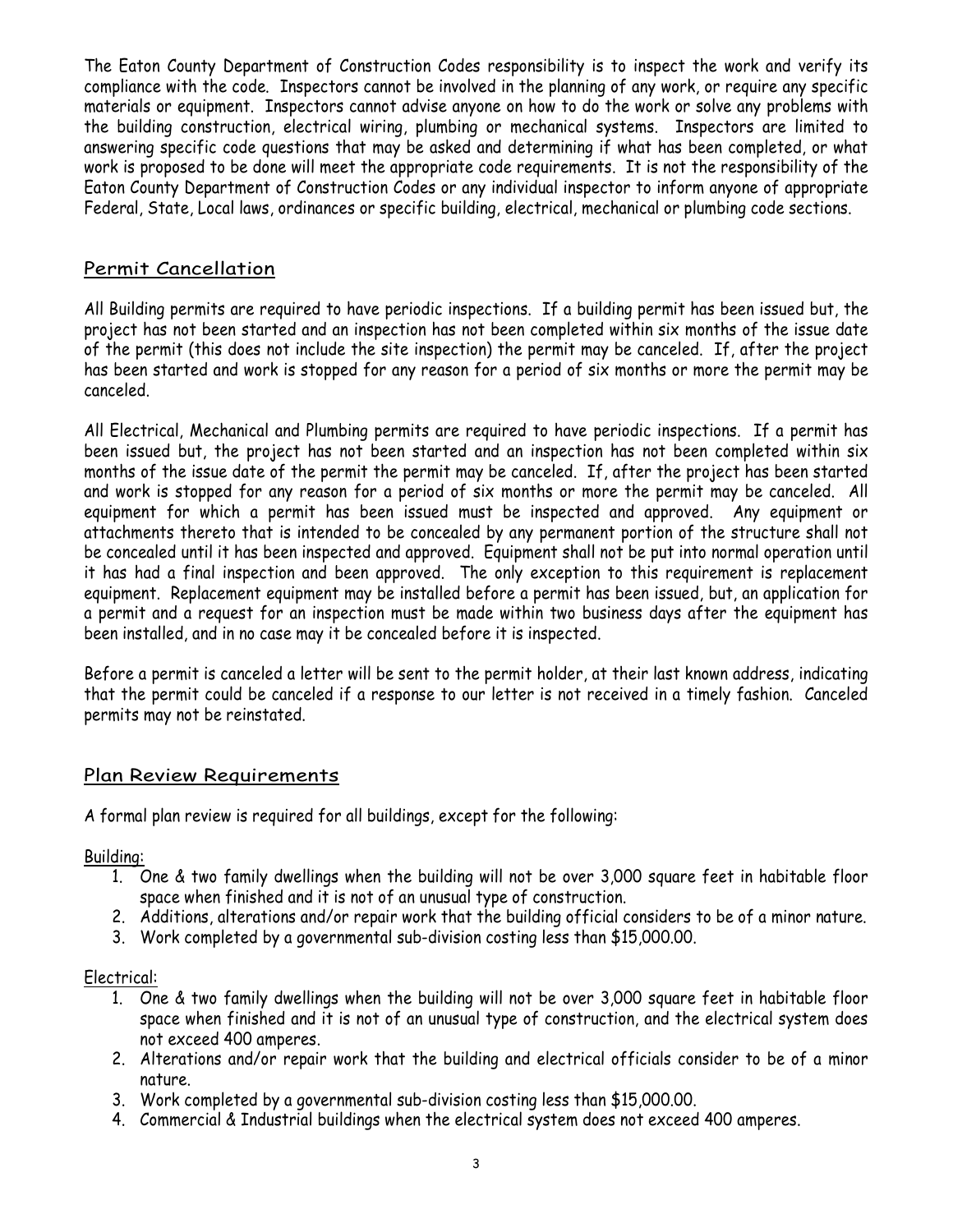#### Mechanical:

- 1. One & two family dwellings when the building will not be over 3,000 square feet in habitable floor space when finished and it is not of an unusual type of construction, and the total building heating systems input ratings do not exceed 200,000 B.T.U.'s.
- 2. Alterations and/or repair work that the building and mechanical officials consider to be of a minor nature.
- 3. Work completed by a governmental sub-division costing less than \$15,000.00.
- 4. Business, mercantile, and storage buildings having H.V.A.C. equipment only, with one fire area and not over 3,000 square feet in area.

#### Plumbing:

- 1. One & two family dwellings when the building will not be over 3,000 square feet in habitable floor space when finished and it is not of an unusual type of construction
- 2. Alterations and/or repair work that the building and plumbing officials consider to be of a minor nature.
- 3. Work completed by a governmental sub-division costing less than \$15,000.00.

Two sets of drawings must be submitted for each plan review, one set should be submitted on electronic media. If submitted drawings are provided on paper larger than 11 inches X 17 inches, a \$3.00 per sheet archive fee will be charged unless an electronic copy is supplied.

Drawings submitted for a commercial or industrial plan review must be properly sealed by either a Licensed Professional Architect or Engineer Registered in the State of Michigan. The drawings must contain a minimum of the following information. During the plan review process you may be asked to provide additional and/or more detailed information.

#### Site Plan:

 $\mathbf{a}$  A site plan drawn to scale showing the property lines (with dimensions), the location and dimensions of all building/s (existing and proposed), their distance from each other and from the property lines. The plan must show the driveway/s entrance location/s, parking lot/s, private or public easements, on site storm retention and/or approved drainage, proposed final grade elevations and, if appropriate, flood hazard areas, floodways, and design flood elevations. The plan shall also give the distance from one of the property corners to the nearest section or quarter section line. The plan must also specify the scale of the drawing (any acceptable engineering scale) and the top of the drawing shall always be North.

#### Building:

 Foundation plans, floor plans, building elevations, building sections, framing plan details, roof plans, floor, ceiling and wall finish details, all roof live and dead load calculations.

 For residential structures, the documents shall also include verification of compliance with the Michigan Energy Code.

For all commercial and industrial construction, the documents shall include information required in 2015 Michigan Energy Code and Sections 4 and 5 of ASHRAE 90.1-2013.

All energy code documentation shall be in a manageable format easy to understand and determine if the requirements of respective energy codes have been complied with.

#### Electrical:

 $\mathscr N$  Lighting layout, circuiting, switching, conductor and raceway sizes, wattage schedule, service location and riser diagram, load calculations, and a complete set of drawings using standard electrical symbols.

In all commercial buildings when, installing new, repairing or replacing existing electrical equipment or systems that are required to be in compliance with the 2015 Michigan Energy Code and ASHRAE 90.1-2013 standards additional documentation shall be provided. All supporting documentation shall be prepared by the Architect or Engineer or the Licensed Electrical Contractor responsible for the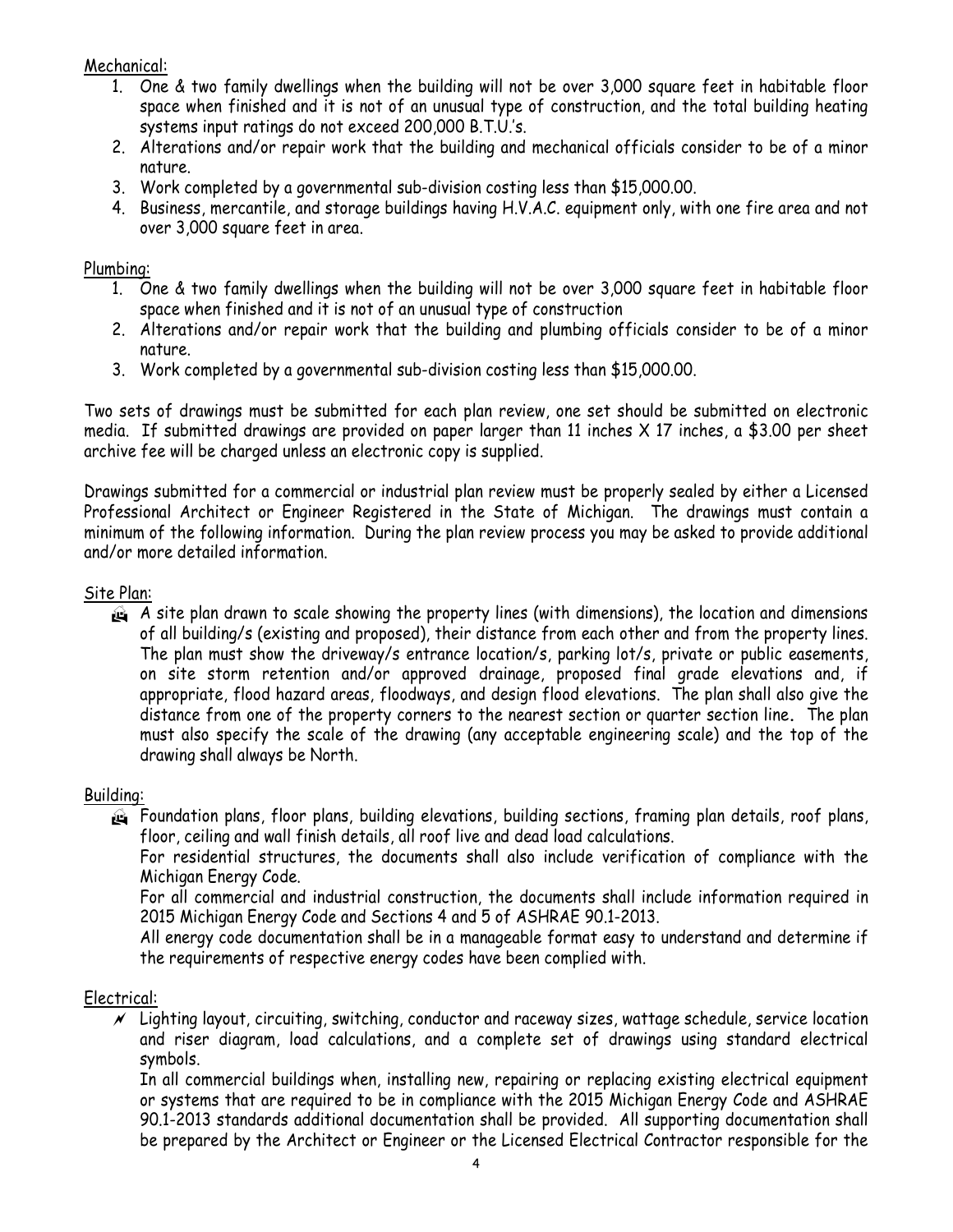installation of the electrical equipment. The Documentation provided shall include all information required in Sections 4, 8, 9, 10 and/or 11 of ASHRAE 90.1-2013. The documentation shall be in a manageable format easy to understand and determine if the requirements of the 2015 Michigan Energy Code and ASHRAE 90.1-2013 have been complied with.

#### Mechanical:

 Location of all heating, ventilation, and air conditioning equipment, duct work layout, material, gauge and sizes do duct work, fire dampers, kitchen and bathroom exhaust equipment, vents, chimneys and fire suppression equipment. In all commercial buildings when, installing new, repairing or replacing existing mechanical equipment or systems that are required to be in compliance with ASHRAE 90.1- 2007 standards additional documentation shall be provided. All supporting documentation shall be prepared by the Architect or Engineer or the Licensed Mechanical Contractor responsible for the installation of the mechanical equipment. The Documentation provided shall include all information required in the Michigan Energy Code and Sections 4, 6, 7 and/or 11 of ASHRAE 90.1-2013. The documentation shall be in a manageable format easy to understand and determine if the requirements of the 2015 Michigan Energy Code and ASHRAE 90.1-2013 have been complied with.

#### Plumbing:

 $*$  Floor Plans, DWV riser diagrams, water distribution system, roof plan, show direction of flow, pipe sizes, grade of horizontal piping, elevations, drainage fixture unit calculations of both stacks and drains in the DWV system, supply fixture unit load for the water distribution system, and branch supplies serving more than one plumbing fixture, appliance or hose bib. When installing new, repairing or replacing existing plumbing equipment or systems that are required to be in compliance with ASHRAE 90.1-2013 standards additional documentation shall be provided. All supporting documentation shall be prepared by the Architect or Engineer or the Licensed Plumbing Contractor responsible for the installation of the plumbing equipment. The Documentation provided shall include all information required in the 2015 Michigan Energy Code and sections 4, 6, 7 and/or 11 of ASHRAE 90.1-2013. The documentation shall be in a manageable format easy to understand and determine if the requirements of the 2015 Michigan Energy Code and ASHRAE 90.1-2013 have been complied with.

#### Permit Information

The information required to be submitted to this office for a permit is required by law under 1972 PA 230, the Stille-DeRossett-Hale Single State Construction Code Act (MCLA 125.1523).

Building permit applications, under most circumstances must be made in person Monday through Friday (except legal holidays) at the Department of Construction Codes office in the Eaton County Courthouse at 1045 Independence Boulevard, Charlotte, Michigan 48813 between the hours of 8:00 A.M. & 5:00 P.M. Applications for electrical, mechanical and plumbing permits may be submitted by mail or dropped off Monday through Friday (except legal holidays) at our office in the Eaton County Court House at 1045 Independence Boulevard, Charlotte, Michigan 48813 between the hours of 8:00 A.M. & 5:00 P.M.

#### Building Permit Requirements

- 1. A properly and completely filled out application, provided by this department. EVERYONE making application for a building permit for new residential housing units must complete a Michigan Energy Code/New Home Affidavit form provided by this Department.
- 2. If a project area **IS NOT** within the corporate boundaries of a City, Village, or Windsor Township a zoning referral must be obtained from the Eaton County Community Development Department indicating that the construction project complies with all applicable Eaton County zoning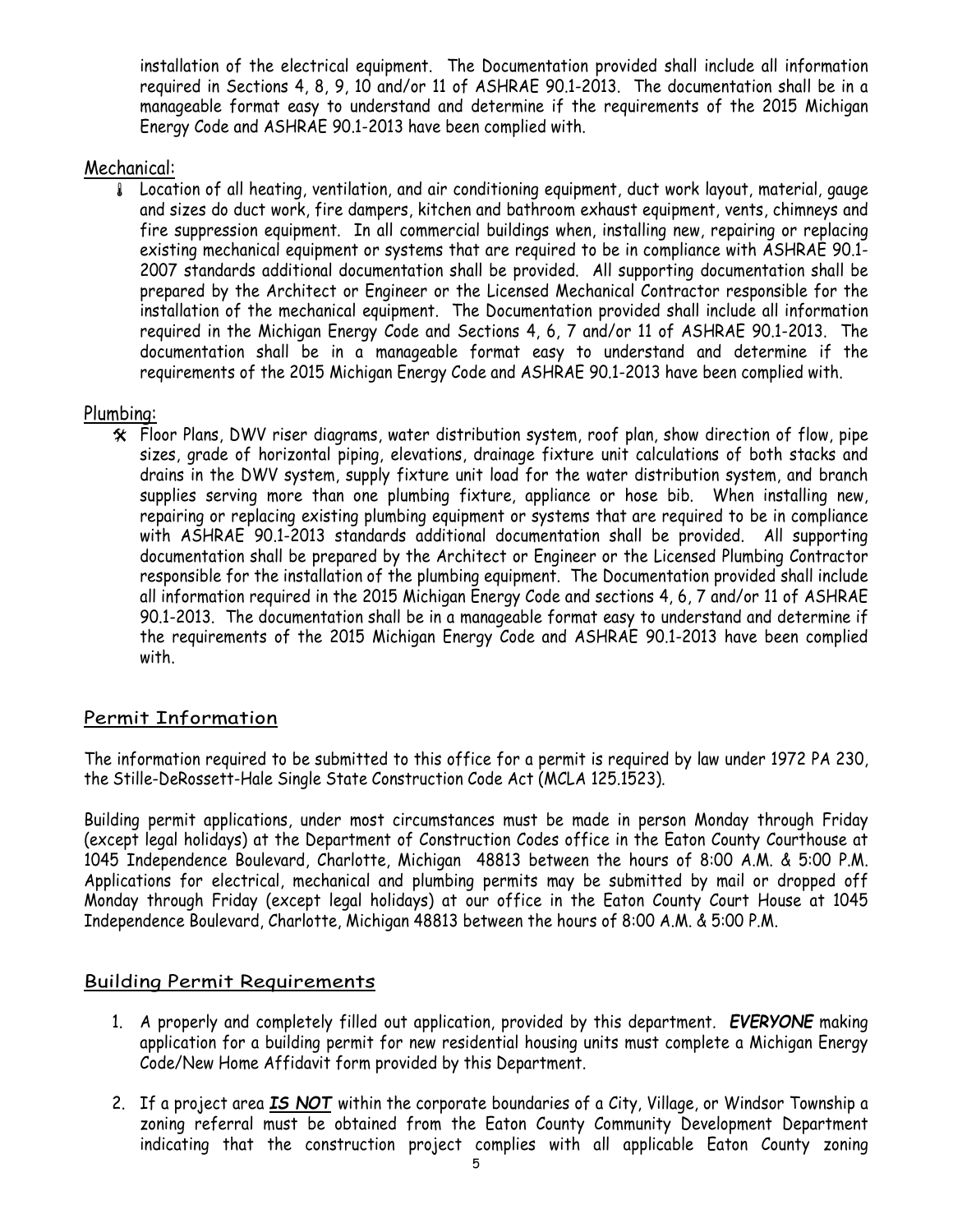requirements. The Community Development Department is located in the same office as the Construction Code Department, 1045 Independence Boulevard, Charlotte, Michigan 48813. There is a charge for the zoning referral and it is only good for 6 months from the date it was issued. If the project area 15 within the corporate boundaries of a City, Village or Windsor Township, a zoning referral from that local unit of government is required.

- 3. If public water and sewer is not available all new buildings, buildings that are adding bedrooms, or other additions (including porches), accessory buildings over 200 square feet in floor area (pole barns, garages, sheds, etc.), swimming pools (above and below ground) or other structures that occupy additional land area must have a review of the existing sanitary facilities, and/or a permit for a septic system and/or well, issued within the last twelve months, from the Barry-Eaton District Health Department. Beginning June 1, 2004, if the building has a well and/or septic system, documented final approval of the well and septic system by the Barry-Eaton District Health Department will be required. For all new buildings, and all other building with a use or occupancy change, with sanitary facilities and/or water that is located in an area that has a public water supply and/or sanitary sewers, a letter of commitment from the municipality or private provider, is required.
- 4. If a change in use is planned or a new driveway is being installed, a driveway permit is required from the city, village, County or State authority having jurisdiction over the road right-of-way where the driveway is, or will be located. This permit must have been issued within the last 12 months. If the construction is on an approved PRIVATE ROAD compliance with Article 14.28 of the Eaton County Land Development Code is required. Questions may be directed to the Eaton County Community Development staff, located in the offices of the Construction Code Department.
- 5. If the soil will be disturbed within 500 feet of a lake, pond, a natural stream, river, open county drain or a wetland, the Eaton County Drain Commissioner must approve a site management plan that addresses both the quantity and quality of runoff generated by the project. The Eaton County Drain Commissioner (the enforcement agent) located in the Eaton County Court House, 1045 Independence Boulevard, Charlotte, Michigan 48813, requires a separate site plan that shows the type of soil, the location of hills, ditches, ponds, creeks, rivers, etc. It must also show the location of any water lines, sewer lines, drain fields, septic tanks, and wells.
- 6. A Site plan, drawn to scale. This site plan may also be required by the Community Development Department, Road Commission, Health Department and Drain Office. The plan must show the property lines (with dimensions), the location and dimensions of all building/s (existing and proposed), their distance from each other and from the property lines. The plan must show the driveway/s entrance location/s, parking lot/s, private and public easements, on site storm retention and/or approved drainage, proposed final grade elevations and, if appropriate, flood hazard areas, floodways, and design flood elevations. The plan shall also give the distance from one of the property corners to the nearest section or quarter section line. The plan must also specify the scale of the drawing (any acceptable engineering scale) and the top of the drawing shall always be North.
- 7. Two complete sets of the building plans, one of which should be on electronic media. Drawings are required to be sealed and signed by either a Professional Engineer or Architect registered in the State of Michigan unless, otherwise exempted by the Building Official. The plans shall give proper dimensions and be drawn to SCALE (preferably 1/8" or 1/4" per foot). The plans shall include a floor plan of each floor giving room sizes and uses, rear, all sides and front elevations, and at least 1 foundation-wall-roof cross section. The use group and occupancy of all areas, type of construction, wind speed wind exposure, snow load requirements and seismic design category and site class information. Please see Section 1603 of the Michigan Building Code and the plan review requirements in this booklet for more details. If plans are required, two complete sets of legible building plans shall be provided to this office, one of which should be on electronic media. If the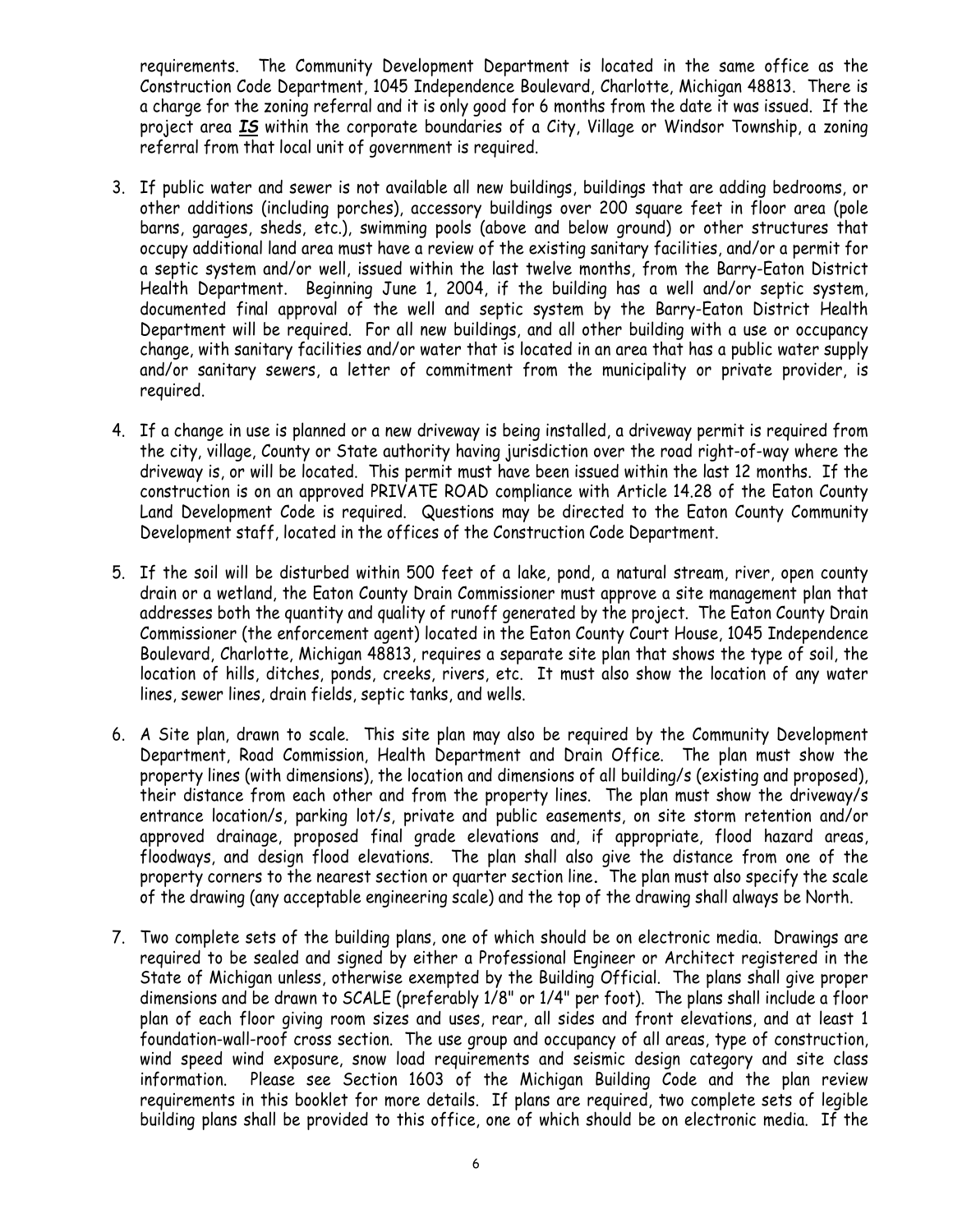drawings are on paper larger than 11 inches  $\times$  17 inches a \$3.00 per sheet archive fee will be charged unless an electronic copy is also submitted.

- 8. Anyone making application for a building permit that may require **SPECIAL INSPECTIONS** under Section 1704 of the Michigan Construction Code must also submit the following:
	- a. A list of all materials and/or duties that may require special inspections.
	- b. A summary of all inspections to be performed.
	- c. The names of all agencies and individuals that will be performing the special inspections. You must also supply a resume describing the agencies and special inspector's credentials.
- 9. A copy of the legal description of the parcel and an approved property code number for the construction site is required for all permits. If the property was split after March 31, 1997, a recorded deed or land contract and a recorded boundary line survey is also required. However, if the Equalization Department has already approved the parcel, and made this information available through the Eaton County's computer system we will accept the computer print-out and a copy of the survey. A survey is not required for Windsor Township, but a complete property code number must be furnished to this office.
- 10. If the applicant is not the deed holder of the property on which the construction will take place, a letter from the deed holder giving consent to start construction will be required.
- 11. If the general contractor is making application for the permit, or if the property owner makes application and designates a general contractor, a copy of a signed contract between the owner and a licensed contractor.

#### Electrical Permit Requirements

- 1. A properly and completely filled out application, provided by this department. Under state law, the only person that shall make application for an electrical permit is the person that is actually going to do the work and is a licensed electrical contractor registered with Eaton County and hired by the property owner or the general contractor to perform work on a specific project.
- 12. Two complete sets of electrical drawings one of which should be on electronic media. Drawings are required to be sealed and signed by either a Professional Engineer or Architect registered in the State of Michigan unless, otherwise exempted by the Electrical Official. Please see the plan review requirements in this booklet for more details. If plans are required and the drawings are on paper larger than 11 inches X 17 inches a \$3.00 per sheet archive fee will be charged unless an electronic copy is also submitted.

#### Mechanical Permit Requirements

- 1. A properly and completely filled out application, provided by this department. Under state law, the only person that shall make application for a mechanical permit is the person that is actually going to do the work and is a licensed mechanical contractor registered with Eaton County and hired by the property owner or the general contractor to perform work on a specific project.
- 13. Two complete sets of mechanical drawings one of which should be on electronic media. Drawings are required to be sealed and signed by either a Professional Engineer or Architect registered in the State of Michigan unless, otherwise exempted by the Mechanical Official. Please see the plan review requirements in this booklet for more details. If plans are required and the drawings are on paper larger than 11 inches X 17 inches a \$3.00 per sheet archive fee will be charged unless an electronic copy is also submitted.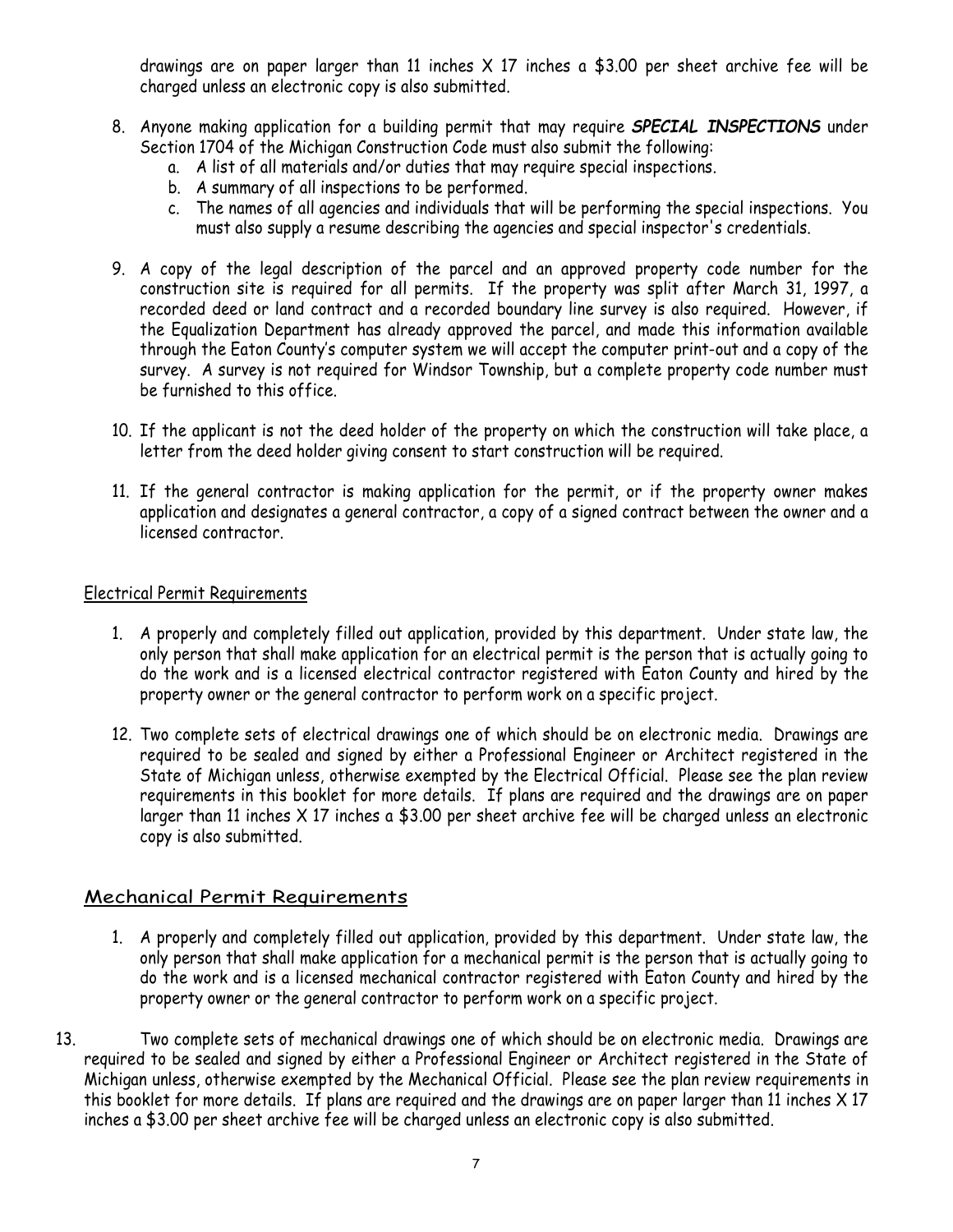#### Plumbing Permit Requirements

- 1. A properly and completely filled out application, provided by this department. Under state law, the only person that shall make application for a plumbing permit is the person that is actually going to do the work and is a licensed master plumber/contractor registered with Eaton County and hired by the property owner or the general contractor to perform work on a specific project.
- 14. Two complete sets of plumbing drawings one of which should be on electronic media. Drawings are required to be sealed and signed by either a Professional Engineer or Architect registered in the State of Michigan unless, otherwise exempted by the Plumbing Official. Please see the plan review requirements in this booklet for more details. If plans are required and the drawings are on paper larger than 11 inches X 17 inches a \$3.00 per sheet archive fee will be charged unless an electronic copy is also submitted.

#### Assignment of Addresses

All addresses in the Eaton County Area are issued by Eaton County Central Dispatch.

In order to receive an address for new construction, the driveway approach, and the culvert (if required), must be properly installed and inspected by the appropriate authority. Make sure the driveway is staked and properly marked. The driveway location will be verified by Central Dispatch personal before an address will be assigned.

To contact Central Dispatch about a specific address or other information about addresses you may contact them at: (517) 543-1447 or (517) 543-1836.

#### Site Inspections And Building Permits

- 1. ALL construction sites must have a permit board placed near the main entrance to the property, near the end of the driveway at the road-right-of-way with the permit number written on the road side for identification. The permit board should be at least two feet by two feet square and the bottom of the sign should be at least three feet above the ground.
- 2. Identify the location of the proposed building(s) and/or addition(s) on the property by inserting stakes in the ground at the building corners. The construction stakes must be at least two feet above the ground and marked with survey tape, paint or other suitable material, and be labeled for identification. A lot boundary location shall be established by a licensed surveyor for all new lots established after April 23, 1996. The stakes used to establish the lot boundaries shall be identified by stakes at least three feet above the ground and marked with survey tape, paint or other suitable material, and be labeled for identification.
- 3. The stakes must be visible from the main road or access area! If the inspector cannot find the stakes or identify them the permit may not be issued. You should not start construction before the permit is issued. When completing the site inspection the inspector discovers that the information submitted for the building permit was inaccurate or if it is determined that the construction is within 500 feet of a lake, pond, a natural stream, river, open county drain or wetland, or if the construction is within 25 feet of any primary electric utility wires, the permit may not be issued and construction may be delayed until these problems have been resolved. If the permit is not issued, you may be charged a re-inspection fee.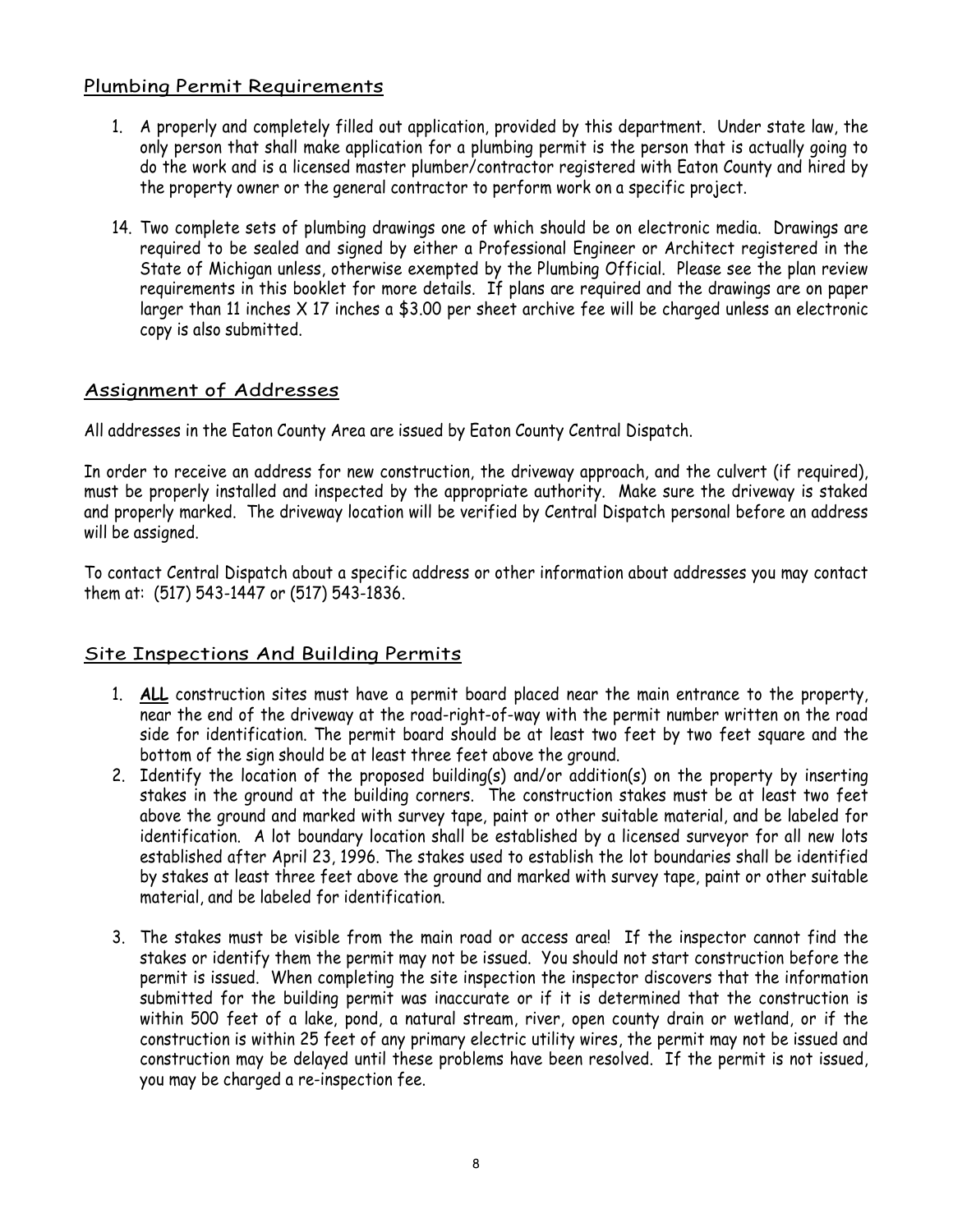#### Radon Protection

This section was included in this booklet for informational purposes only. Even though you may see areas with no results or results lower than 4.0 pCi/L, we recommend that all properties be tested for Radon.

Radon is a naturally occurring gas that is invisible, odorless, and tasteless. It is the number 1 cause of lung cancer for non-smokers and the number 2 cause of lung cancer for smokers in the United States (between 15,000 and 22,000 cases each year). Radon has also been linked to chronic myelogenous (CML) and chronic lymphocytic leukemia (CLL) leukemia's in at least one extensive study conducted in the State of Iowa.

Under Michigan law it is not required to test or install any radon protection in Eaton County unless it is in an area that has been proven to have high levels of radon but, it is highly recommended, especially if you are planning to build in an area that is known to have levels of Radon above 4 pico curies per Liter (4.0 pCi/L).

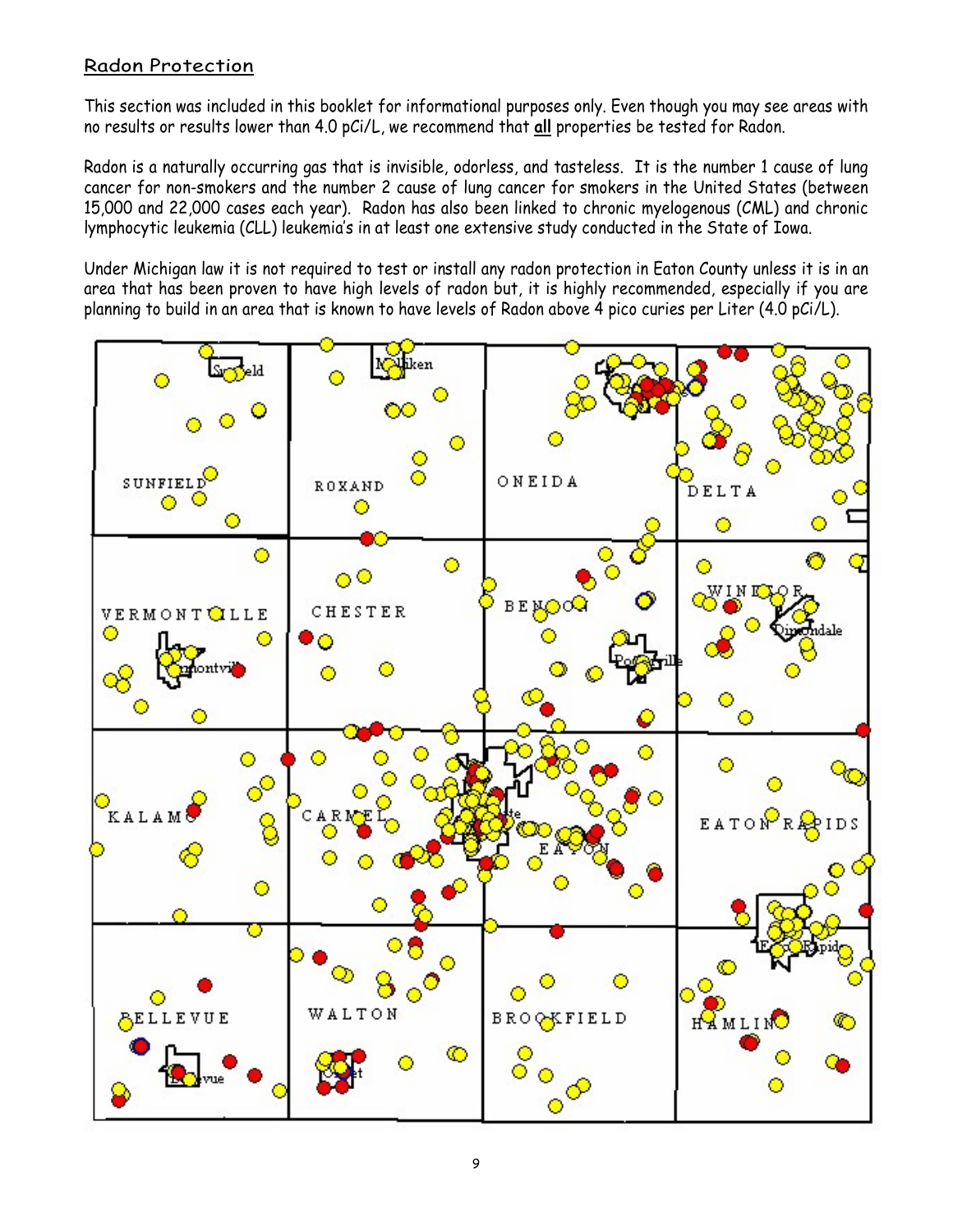A building site cannot be tested for Radon, so if you are building new housing units, now is the time to consider installing a Radon Venting system. The benefits will greatly out-way the cost of installation.

The Eaton County map (above) shows areas where testing devices were placed by homeowners. The Barry-Eaton District Health Department was given a copy of the test results and compiled this map. The test results are from October 1, 1978 through July 6, 2006. Because of a lack of substantial testing the map is not as accurate or as complete as needed to provide a comprehensive evaluation of all populated areas of the County.

The light colored dots indicate tests that resulted in levels less than 4.0 pCi/L.

The dark colored dots indicate tests that resulted in levels at or higher than 4.0 pCi/L.

The data used to create this map is not statistically valid. The map was created for display purposes only and is simply an accumulation of test results received.

The United States Environmental Protection Agency recommends mitigation to anyone living in a building where Radon levels above 4.0 pCi/L exist.

#### Scheduling An Inspection

- 1. The Eaton County Construction Codes Department requests that all inspections to be scheduled by the PERMIT HOLDER or you may choose to designate one person to call for all inspections, this will help avoid missed or duplicated inspections. The request may be made in writing, by telephone or by fax. In the case of replacement equipment, the owner of the property or the tenant may request the inspection with the permission of the permit holder.
- 2. You will need to have the following information available when scheduling an inspection: The permit number, the name of the permit holder, the address of the construction site, the city, village or township and section number. Whether the inspection is for a building, electrical, mechanical or plumbing permit and the type of inspection you are requesting, such as a footing, frame, rough, final, etc. A telephone number where the contact person may be reached between the hours of 8:00 A.M. and 5:00 P.M. If you do not provide all of the required information, the inspection request may not be honored. These inspections will be placed on the appropriate inspector's daily schedule as they are received. Inspections may be scheduled by calling our office at (517) 543-3004 Monday through Friday between the hours of 8:00 A.M. and 5:00 P.M. or you may also use our fax line at (517-543-9924).
- 3. Most inspections will be completed within three business days after the request is received. During abnormally busy times of the year the inspection time could be up to five business days.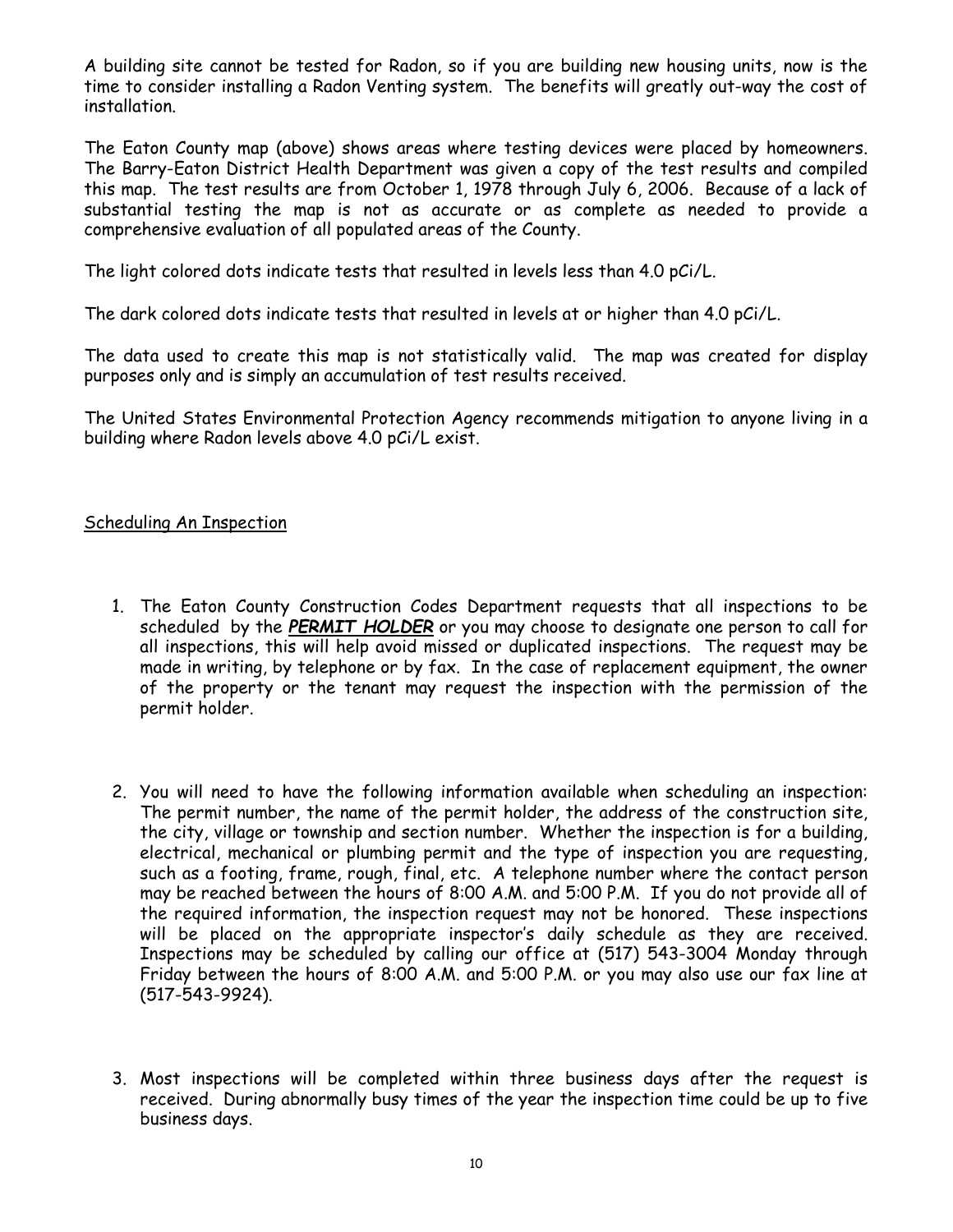- 4. Cancellation of an inspection must be made NO LATER THAN 9:00 A.M. on the date of the scheduled inspection or a re-inspection fee may be charged against the project.
- 5. Inspections will be placed on the appropriate inspector's daily schedule as they are received. Each inspector has a designated area of inspection and collectively the inspection staff covers the entire county each day.
- 6. If a building is occupied, the permit holder, owner, or a responsible person over the age of 18 must be present during the inspection. When scheduling an inspection with one of our permit specialists NO SPECIFIC TIME OF DAY WILL BE SCHEDULED OR PROMISED. You must wait for the inspector to complete and approve the inspection before you continue work. Any work that has not been inspected and has been covered or otherwise concealed will not be approved.
- 7. If public roads, access roads and/or driveways are not passable because of the weather or other conditions, it may be impossible for the inspector to safely park his vehicle. If the inspector feels that he cannot safely park his vehicle on the shoulder of the roadway or enter the driveway to park you may not get your scheduled inspection. If you know that a roadway or your driveway is impassable please let our office know at the time you schedule the inspection or sometime before 9:00 A.M. on the day the inspector is scheduled to make the inspection.
- 8. If weather conditions are severe, the Department Director may determine that the weather conditions are too severe for the inspectors to travel on the roads between inspections. At these times all possible attempts will be made to reach the permit holder by telephone to reschedule any inspections.

After an inspection is completed, the inspector will leave an INSPECTION NOTICE and/or a STICKER at the job site indicating the status of the inspection and whether or not any corrections are needed. If an inspection is conducted and the inspector determines that corrections will need to be made or additional work needs to be performed before the inspection can be approved, the permit holder will be responsible for making all corrections and/or completing any additional work and for scheduling a re-inspection. If an inspection cannot be completed and/or approved and a re-inspection needs to be completed, at the discretion of the inspector, a re-inspection fee may be charged to the permit holder. If a re-inspection fee is charged, the re-inspection fee must be paid before or at the time of the final inspection. Any violation of a building, electrical, mechanical or plumbing code that is not corrected as specified on an inspection notice or by other written correspondence, could result in the issuance of a civil infraction ticket. Re-inspection requests will be scheduled like any other inspection request.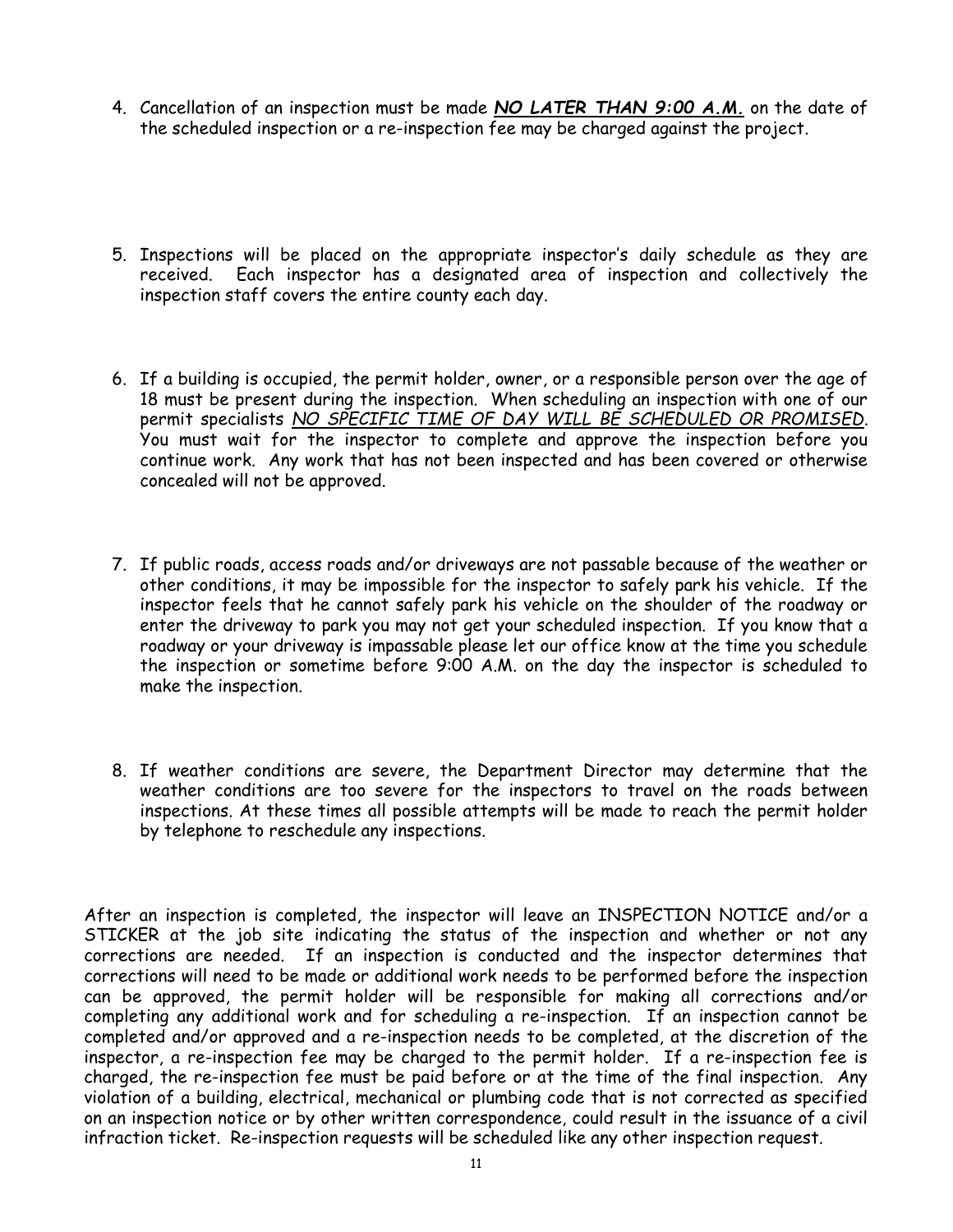An approved inspection must be obtained from this department by the PERMIT HOLDER for one or more of the inspections listed below. It is suggested that all permit holders review the MIOSHA regulations so that the construction site can be maintained to required safety standards. Because of MIOSHA requirements, INSPECTIONS WILL NOT BE PERFORMED where the following conditions are found to exist:

- 1. A crawl space that is not adequately ventilated by natural or mechanical means. The inspector must be informed, by the permit holder, of ANY potential hazards and of any LP or Natural Gas piping within the crawl space. If the inspector feels that an  $O<sub>2</sub>$  test should be performed, he shall require the test to be performed immediately prior to entry. This test shall be conducted by the permit holder or his contractor to verify safe  $O<sub>2</sub>$  levels. Other known potential hazards shall also be mitigated prior to entry, such as, turning off all electricity and gas services if required by the inspector (MIOSHA Standard, Part 9).
- 2. Areas between the basement wall and the excavation that is over forty-eight inches in depth without a ladder or ramp being provided every 25 feet all the way around the foundation (MIOSHA Standard, Part 9).
- 3. A building without adequate temporary guards provided for raised areas over 6 (six) feet in height and stairs without temporary handrails or guards (MIOSHA Standards, Parts 21 and 25). Unbraced masonry walls within the defined collapse area (MIOSHA Standard, Part 2).
- 4. Buildings with openings in the floor that are large enough to step or fall through that are not protected and properly marked (MIOSHA Standard, Part 45).

#### BUILDING:

**SITE - For All Building Permits:** A site inspection will be made when the new building or addition is staked and the permit board has been installed. The permit will not be issued until this inspection is completed. A re-inspection fee may be charged if the construction site cannot be located or the building site has not been properly staked and a re-inspection must be made.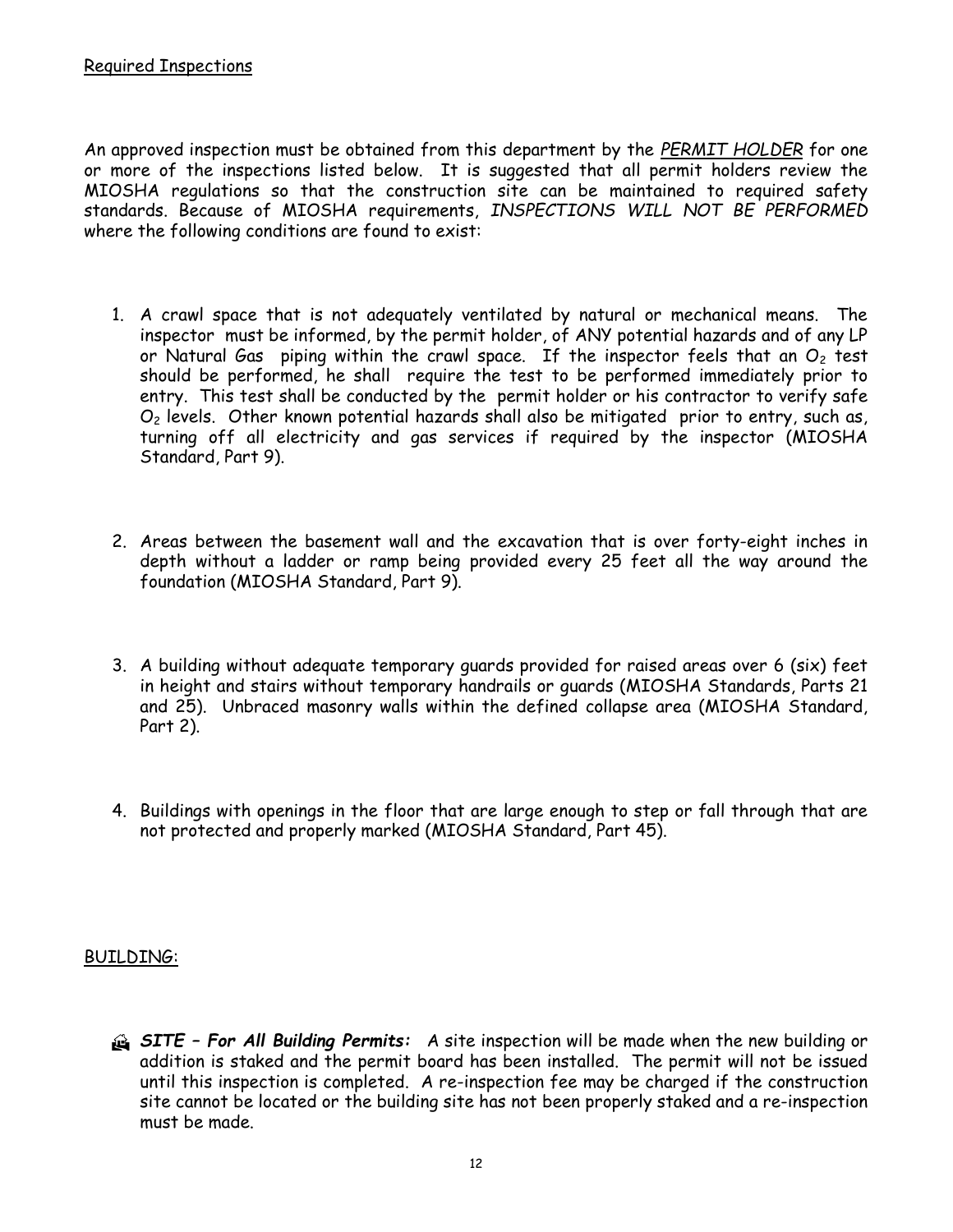G FOOTING - For Concrete & Poly-Steel: This inspection must be obtained prior to pouring any concrete. All required forms and reinforcing rod must be in place (this includes all footings for porches, garages, etc.). All surface water must be removed from the construction area. More than one inspection may be required if you are placing concrete in more than one pour. An additional inspection fee, or a re-inspection fee, may be charged if the work has not been completed to a point where an approval can be granted on any or all of the footings and must have an additional inspection or be reinspected.

#### **A FOOTING - For Pre-Manufactured Walls:** This is for pre-cast concrete

- **A FOOTING For Utility Buildings:** This inspection is required after the holes for a pole type building have been drilled to the proper depth and diameter, or after the trenches and forms have been completed for a monolithic slab (slab on grade), or after trenches have been prepared for trench footings. A re-inspection fee may be charged if the work has not been completed or is not to a point where an approval can be granted and must be re-inspected.
- **EXEL FOUNDATION For Wood Foundations:** This inspection must be obtained after all aggregate has been placed, the wood foundation walls have been erected and secured, all plywood joints have been caulked, all inside corners have been properly bolted together, but before any vinyl covering has been installed. The basement floor must not be poured but the first floor deck may be completed and properly attached to the foundation walls. The sump crock should be in place (a sump crock is required even if the building has a gravity foundation drain and must be located at least two feet away from the foundation walls). More than one inspection may be required if you are constructing the foundation in sections (basement, garage, porches, etc.). An additional inspection fee or a re-inspection fee may be charged if a complete inspection cannot be performed because the required work is being completed in stages or has not been completed to a point where an approval can be granted.
- **BACKFILL For Concrete & Poly-Steel:** This inspection must be obtained after the required parging has been applied to concrete block walls or Poly-Steel (foam blocks) walls. The water proofing has been installed on all foundation walls below grade (if the area is used for living space), or damp proofed (if the below grade space is not used for living space). The foundation drain tile has been properly installed (the top of the tile must be below the top of the footing). The drain tile stone has been put in place (two inches below, eight inches on the side and six inches above the tile). Sock tile may be used in sandy soils if approved by the inspector prior to placement. The filter membrane must also be installed over the drain tile stone. A re-inspection fee may be charged if the basement has not been properly damp proofed or water proofed and/or the footing tile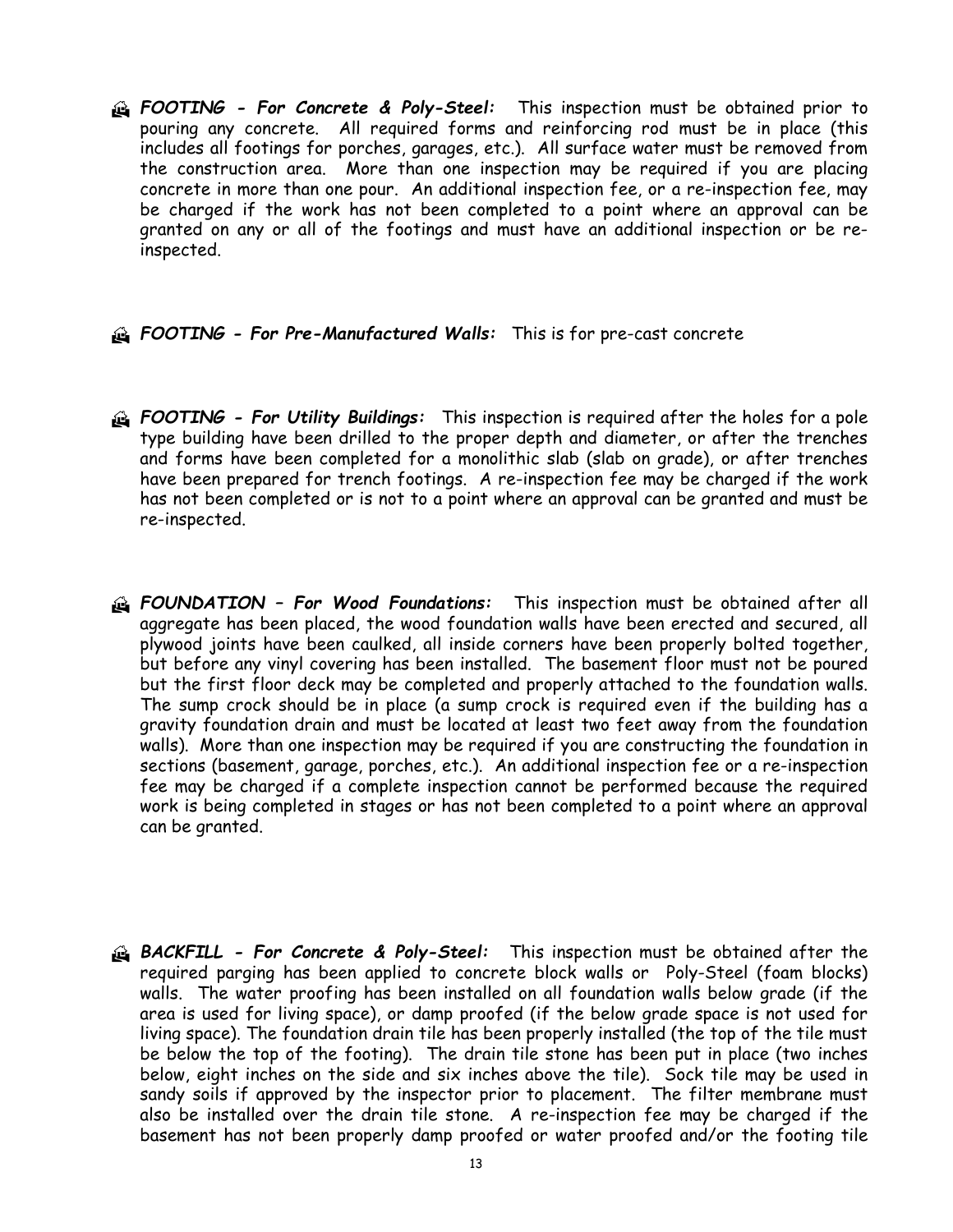has not been placed or has been improperly placed, and/or the basement has already been backfilled and must be re-excavated for inspection.



**BACKFILL - For Pre-Manufactured Walls:** This inspection is for pre-cast concrete foundation walls

- **BACKFILL For Wood Foundations):** This inspection must be obtained after the vinyl envelope has been installed, the grade board has been installed at the correct elevation and the backfill stone has been installed. Earth must not be placed until this inspection is completed. More than one inspection may be required if you are backfilling the foundation in stages. An additional inspection fee or a re-inspection fee may be charged if a complete inspection cannot be performed because the required work is being completed in stages or has not been completed to a point where an approval can be granted.
- G FRAME Except For Utility Buildings: This inspection must be obtained when all framing of the structure has been completed and after all doors and windows have been installed but before the insulation and lath or wallboard has been installed. All Electrical, Mechanical, and Plumbing rough inspections must have been completed and all approval stickers must be in place. A re-inspection fee may be charged if a complete inspection cannot be performed because the required sub-contractors inspections have not been completed and approved (Electrical, Mechanical and/or Plumbing) UNLESS PRIOR ARRANGEMENTS HAVE BEEN MADE WITH THE BUILDING INSPECTOR, or no access can be made to the building and a re-inspection must be made.
- **INSULATION INSPECTIONS:** This inspection must be obtained when all framing of the structure has been completed, approved and before the framing is covered on any project where insulation is installed or required to be installed by code. Insulation values must meet the requirements in the 2015 Michigan Residential Code and the 2015 Michigan Energy Code.
- **SPECIAL INSPECTIONS:** During the construction project the designated inspector performing all special inspections (Duct leakage and/or blower door test, structural or soil testing etc.) must provide our office with all required reports and test records. These reports shall contain, if any, all discrepancies, omissions and errors and list all subsequent corrective measures and follow-up inspections. The special inspector shall provide this office with a final report prior to the issuance of any certificates of occupancy and before the building is occupied.
- FINAL BUILDING Except Utility Buildings: This inspection must be obtained when the building is ready for occupancy. The address must be properly posted in compliance with the Eaton County Address Ordinance. Decks, porches and all attachments to the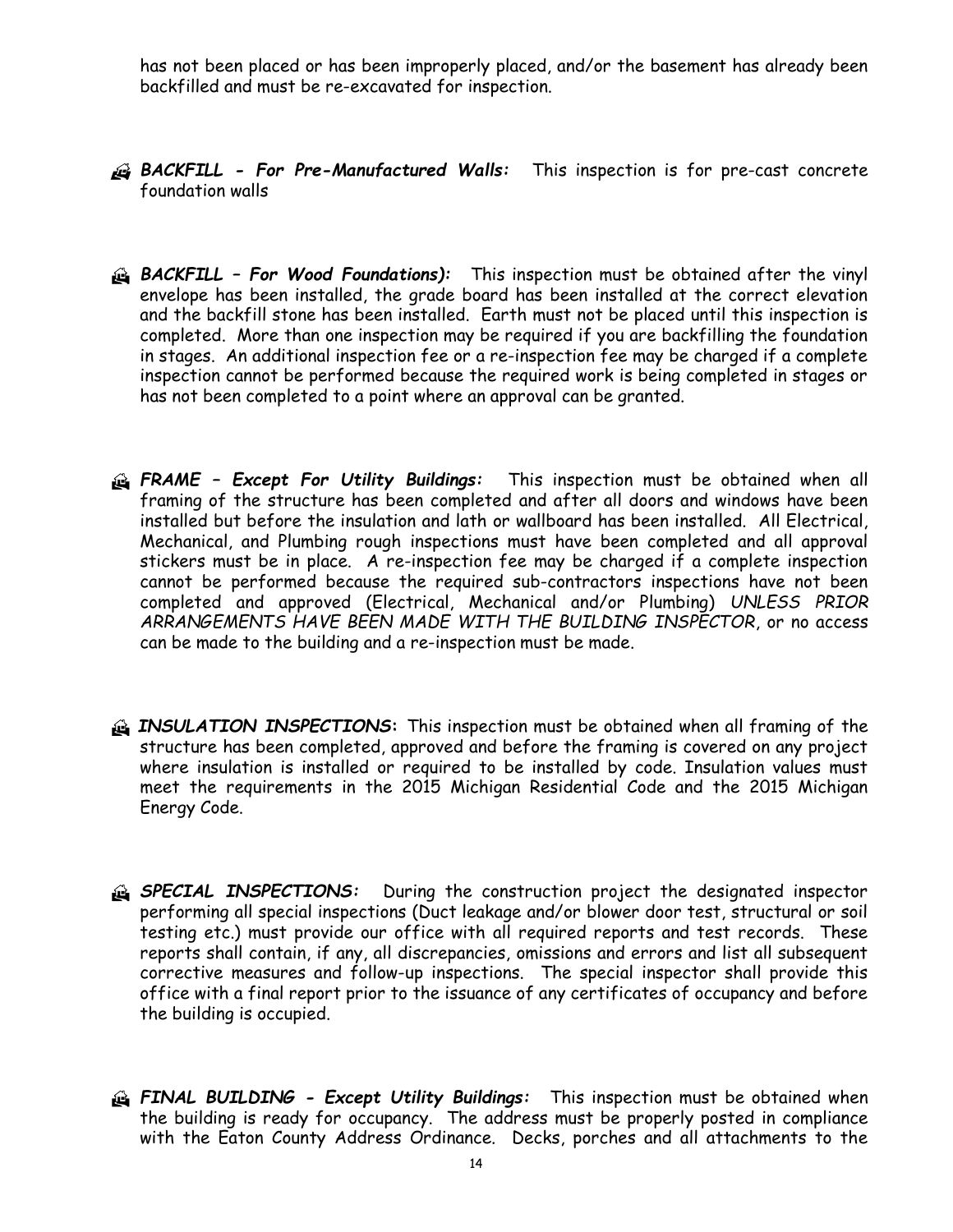building must also be completed. All Electrical, Mechanical and Plumbing final inspections must have been completed, approved and all approval stickers must be in place. A reinspection fee may be charged if the sub-contractors inspections (Electrical, Mechanical, Plumbing) have not been completed and approved or if no access can be made to the building and a re-inspection must be made.

- **A FINAL BUILDING Utility Buildings:** This inspection is required when the building has been completed. After the footing inspection has been approved, this is the only other inspection that is required unless it is finished on the inside and/or has electric, gas, water or sanitary utilities.
- C OCCUPANCY CERTIFICATE: The Occupancy Certificate is required before you permanently occupy a building (except utility buildings). Beginning June 1, 2004, if the building has a well and/or septic system, documented approval of the well and septic system by the Barry-Eaton Health Department will be required. All work that is required to be inspected by the Eaton County Construction Code Department must be inspected at the proper times and an approval for each inspection must be issued or this department will not and cannot issue an Occupancy Certificate.

#### ELECTRICAL:

- $N$  TEMPORARY ELECTRICAL SERVICE: This inspection must be obtained when the electrical service equipment, service panel, meter base, service drop, sub-panels, grounding means, or other electrical equipment required for a complete service connection has been installed and ready to be inspected (before it is energized). If the roof is not on the building, some temporary means of waterproofing indoor equipment must be provided. The location for the temporary service must be posted. The permit number or street address must be visible from the main road or access area of the construction site. If the service is approved, the proper utility company will be notified that the service has been inspected and is ready to be energized. A re-inspection fee may be charged if a complete inspection cannot be performed because the required work has not been completed, if the installation to be inspected is not accessible or the work has been covered up and must be re-exposed for inspection.
- $\mathscr M$  PERMANENT ELECTRICAL SERVICE For Site Built Building: This inspection must be obtained when the electrical service equipment, service panel, meter base, service drop, sub-panels, grounding means, or other electrical equipment required for a complete service connection has been installed and is ready to be inspected (before it is energized). If the roof is not on the building, some temporary means of waterproofing indoor equipment must be provided. If the service is approved, the proper utility company will be notified that the service has been inspected and is ready to be energized. A re-inspection fee may be charged if a complete inspection cannot be performed because the required work has not been completed, if the installation to be inspected is not accessible or the work has been covered up and must be re-exposed for inspection.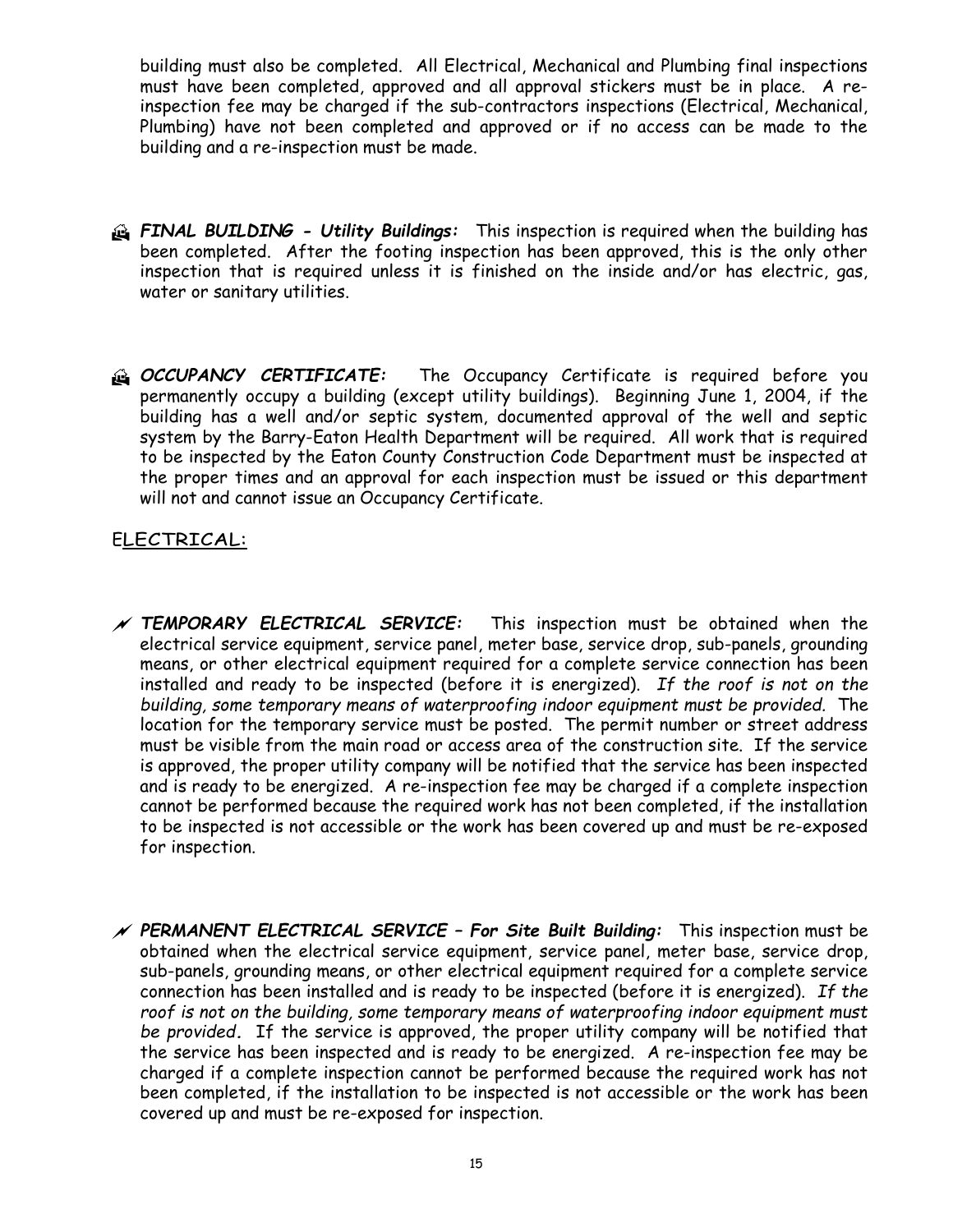- $\mathscr N$  UNDERGROUND ELECTRICAL: This inspection must be obtained after all electrical equipment, wiring, conduits, or other work related to the installation of electrical equipment that is intended to be buried has been installed but before it is covered up. A re-inspection fee may be charged if a complete inspection cannot be performed because the required work has not been completed, if the installation to be inspected is not accessible or the work has been covered up and must be re-excavated for inspection.
- $\mathscr N$  ROUGH ELECTRICAL: This inspection must be obtained after all electrical equipment, wiring, boxes, conduits, fixtures, or other work related to the installation of electrical equipment that is intended to be concealed within the walls, ceilings, floors or other areas of the building has been installed and before the Building Inspector conducts the framing inspection and before it is covered up. A re-inspection fee may be charged if a complete inspection cannot be performed because the required work has not been completed, if the installation to be inspected is not accessible or the work has been covered up and must be re-exposed for inspection.
- $N$  FINAL ELECTRICAL: This inspection must be obtained after all electrical equipment, wiring, boxes, switches, receptacles, conduits, fixtures, or other work related to the installation of electrical equipment has been installed and before the Building Inspector conducts the final building inspection. A re-inspection fee may be charged if a complete inspection cannot be performed because the required work has not been completed or the work has been covered up and must be re-exposed for inspection.

#### MECHANICAL:

- **UNDERGROUND MECHANICAL:** This inspection must be obtained after all Mechanical piping, duct work or equipment of any kind that has been installed underground and has been capped to protect the inside of the equipment, pipes and duct work but before it is covered up. A re-inspection fee may be charged if a complete inspection cannot be performed because the required work has not been completed or the work has been covered up and must be re-excavated for inspection.
- **LP TANK TO BUILDING INSTALLATION:** This inspection must be called for by the LP tank company and is required after the LP tank has been permanently placed on the property, the second stage regulator has been connected to the buildings gas pipe stub on the outside of the building and the gas piping has been installed between the LP tank and the second stage regulator. A re-inspection fee may be charged if a complete inspection cannot be performed because the required work has not been completed, the tank, piping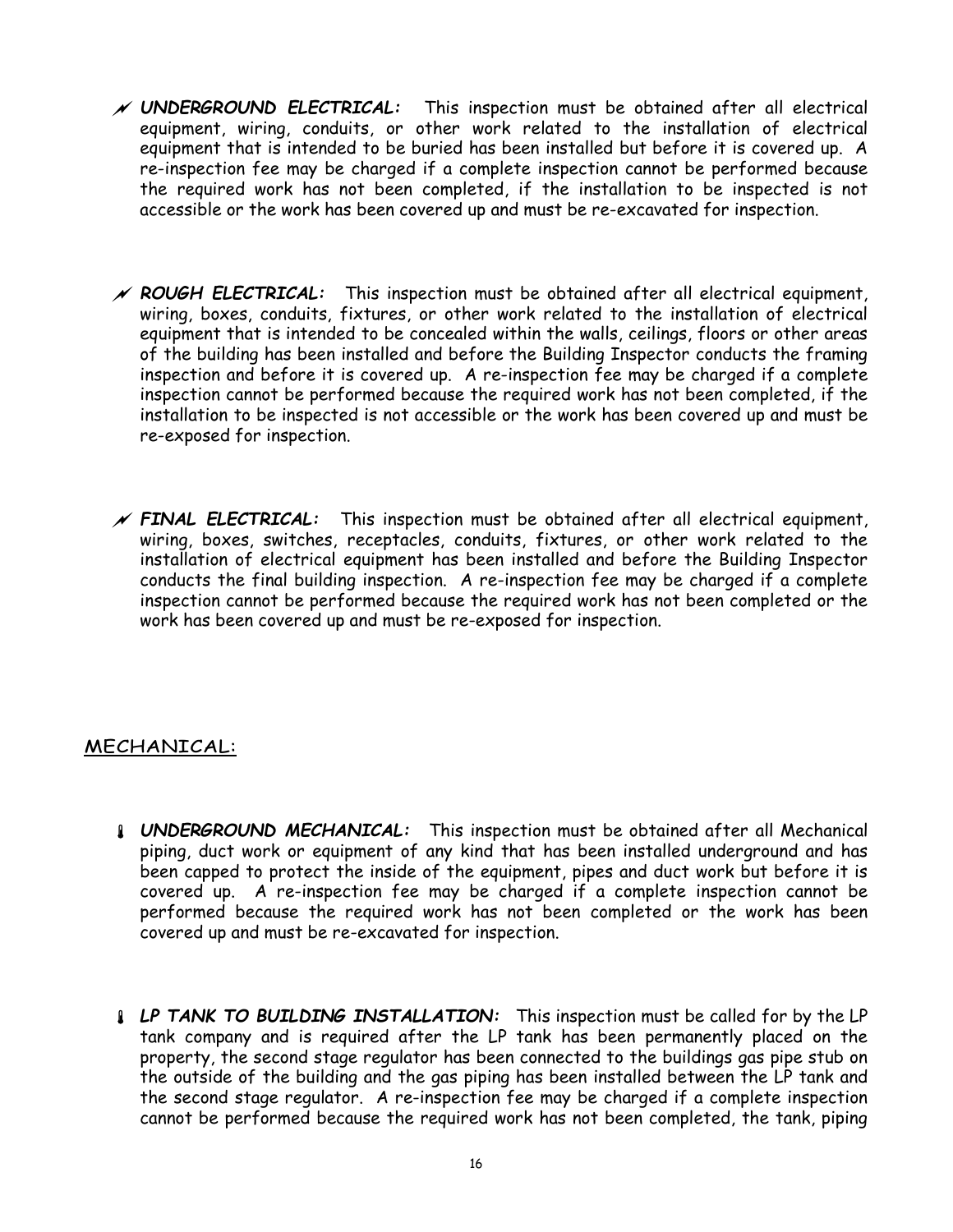or regulator has been improperly located, or any of the installation or equipment to be inspected is not accessible.

- **ROUGH MECHANICAL:** This inspection must be obtained after all mechanical equipment, duct work, piping, vents, chimneys, fireplaces, draft-stopping, fire-stopping or other work related to the installation of mechanical equipment that is intended to be concealed within the walls, ceilings, floors or other areas of the building has been installed but before the Building Inspector conducts the frame inspection and before it is covered up. A reinspection fee may be charged if a complete inspection cannot be performed because the required work has not been completed or the work has been covered up and must be reexposed for inspection.
- **FINAL MECHANICAL:** This inspection must be obtained after all mechanical equipment, duct work, piping, vents, chimneys, fireplaces, draft-stopping, fire-stopping or other work related to the installation of mechanical equipment has been installed but before the Building Inspector conducts the final building inspection. A re-inspection fee may be charged if a complete inspection cannot be performed because the required work has not been completed or the work has been covered up and must be re-exposed for inspection.

#### PLUMBING:

- UNDERGROUND PLUMBING OUTSIDE Water Service: This inspection must be obtained after all service connections have been made to the public water supply, the water supply lines have been installed from the curb box to the inside of the building (this may include a meter pit), all pressure tests (by an approved method) have been made but before it is covered up. A re-inspection fee may be charged if a complete inspection cannot be performed because the required work has not been completed or the work has been covered up and must be re-excavated for inspection.
- UNDERGROUND PLUMBING OUTSIDE Sewer Connection: This inspection must be obtained after the building sewer and clean outs have been installed, the connection has been made to the public sewer lead, or private sewage disposal system, connected to existing sewer lines or stubbed at or near the foundation and after it has been pressure tested by an approved method and capped for protection but before it is covered up. A re-inspection fee may be charged if a complete inspection cannot be performed because the required work has not been completed or the work has been covered up and must be re-excavated for inspection.
- UNDERGROUND PLUMBING INSIDE Water & Sewer): This inspection must be obtained after all water supply lines, all drain, waste, building drains and vent lines, conductors, floor drains, clean out, grease traps and other Plumbing equipment has been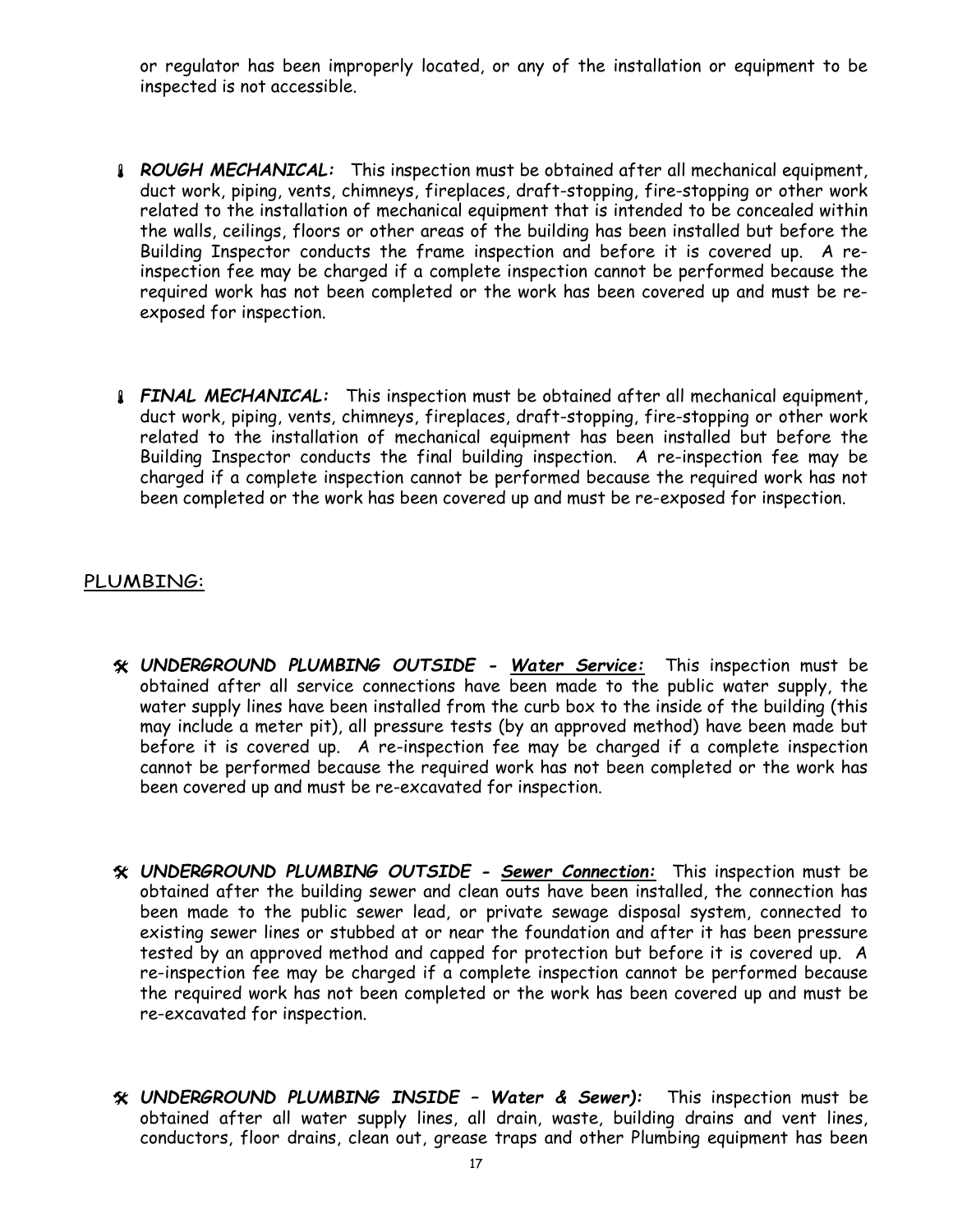installed in or underground and has been tested by an approved method and capped for protection but before it is covered up. A re-inspection fee may be charged if a complete inspection cannot be performed because the required work has not been completed or the work has been covered up and must be re-excavated for inspection.

- ROUGH PLUMBING: This inspection must be obtained after all water supply lines, all building drains, waste, and vent lines, conductors, floor drains, clean out, grease traps and other Plumbing equipment has been installed, draft-stopping, fire-stopping or other work related to the installation of the plumbing system that is intended to be concealed within the walls, ceilings, floors or other areas of the building has been installed and tested by an approved method, but before the Building Inspector conducts the frame inspection and before it is covered up. A re-inspection fee may be charged if a complete inspection cannot be performed because the required work has not been completed or the work has been covered up and must be re-exposed for inspection.
- FINAL PLUMBING: This inspection must be obtained after all water supply lines have been connected to the fixtures and appliances, all fixtures have been installed and connected, tub and shower valves need to have had the limiting stops adjusted (120" maximum), the water heater has been installed and put into operation, the temperature properly set (140" maximum) and all connections have been checked for leaks, but before the Building Inspector conducts the final building inspection. All Inspection panels must be left removed for this inspection. A re-inspection fee may be charged if a complete inspection cannot be performed because the required work has not been completed or the work has been covered up and must be re-exposed for inspection.
- SPECIAL NOTE: The Michigan Plumbing Code (section 608.7) states that stop and waste valves are prohibited below ground. There are only a few types of yard hydrants that have been approved by the State of Michigan. If you install a yard hydrant that has not been approved, the hydrant will be required to be removed or an appropriate cross connection device will be required to be installed prior to approval of the plumbing system.

#### MISCELLANEOUS:

 $\vec{\tau}$  RE-INSPECTIONS: If any of the above required inspections failed, a re-inspection may be required to be performed before additional work is started and a re-inspection fee may be charged. If a re-inspection fee is charged, it is required to be paid before or at the time of the final inspection. Any violation of a building, electrical, mechanical or plumbing code that is not corrected as specified on an inspection notice or by written correspondence could result in the issuance of a civil infraction ticket. Multiple tickets could be issued before the completion of the project.